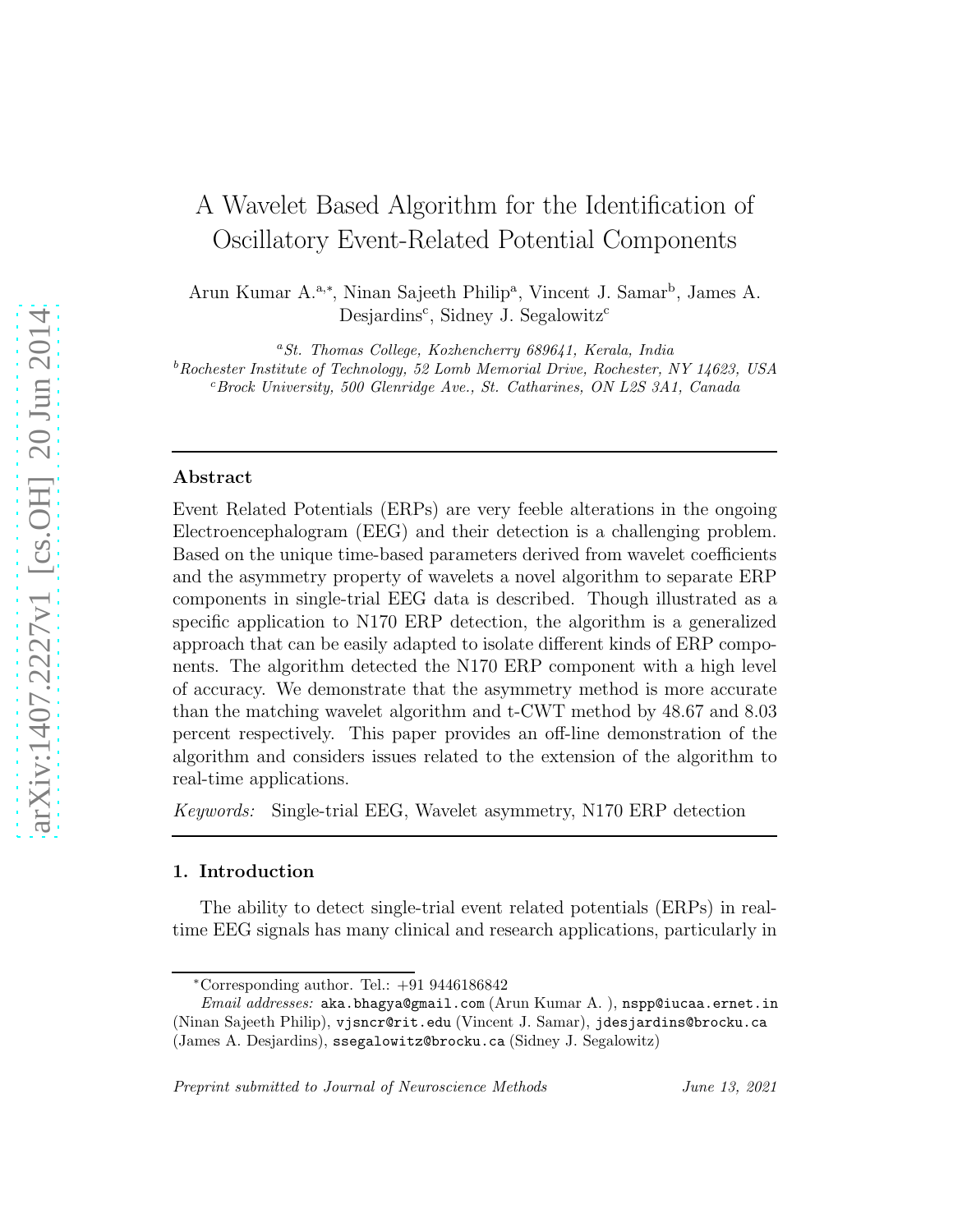the field of brain computer interfaces [\(Barret, 2000](#page-18-0); [Birbaumer et al.](#page-19-0), [2008\)](#page-19-0). ERPs appear as dynamic alterations in ongoing EEG frequency components that are very feeble signals compared to background EEG and have low signal-to-noise ratio when recorded from electrodes attached to the scalp. Detection of ERP components from real-time EEG is therefore a challenging problem.

Studies based on unique ERP features [\(Wilkinson and Seales](#page-23-0), [1978](#page-23-0)) and conventional anomaly detection algorithms like filtering [\(Cong et al., 2011\)](#page-19-1) and matching pursuit have given limited success for the detection of ERPs [\(Rondik and Ciniburk](#page-22-0), [2011\)](#page-22-0). However, use of a band-pass filter specifically tuned for EEG/ERP frequencies improves signal to noise ratio. While [Thesasiri et al. \(2008\)](#page-22-1) have shown that linear FIR filters may not perform optimally, filters tailor made for the particular ERP, such as Woody filters and matched filters provide better detection accuracy [\(Ford et al.](#page-20-0), [1994](#page-20-0); [Serby et al.](#page-22-2), [2005\)](#page-22-2). Also [Ciniburk and Mautner \(2008\)](#page-19-2) have shown that the Hilbert-Huang transform [\(Huang and Shen, 2005](#page-21-0)) could further improve the discrimination power of filter based approaches. But these filtering variations are limited in their success rate with real time signal detection.

The joint time-frequency analysis of signals is a solution to overcome the limitations of conventional filtering techniques. Wavelets can be used for the joint time-frequency analysis of EEG signals and they provide more robust measures for the detection and analysis of ERP components [\(Blanco et al.](#page-19-3), [1998](#page-19-3)).

[Samar et al. \(1999\)](#page-22-3) and [Quian Quiroga et al. \(2001\)](#page-22-4) have presented evidence that wavelets may improve the extraction and analysis of ERP waveforms. The applications of wavelets to ERPs are broad ranging, including joint time-frequency analysis of ERPs [\(Samar et al., 1992\)](#page-22-5), artifact removal [\(Jiang et al., 2007](#page-21-1)) and event detection [\(Demiralp et al., 1999;](#page-20-1) [Samar](#page-22-6) et al., [1995](#page-22-6)). Furthermore, features derived from wavelet coefficients [\(Merzagora et al.,](#page-21-2) [2006](#page-21-2); [Trejo and Shensa, 1999\)](#page-23-1) perform well in preprocessing [\(Kalayci et al.](#page-21-3), [1994](#page-21-3)) stages of classification problems using statistical learning algorithms [\(Abootalebi et al., 2006](#page-18-1); [Browne and Cutmore](#page-19-4), [2002\)](#page-19-4).

A variety of wavelet based methods have been used to study different aspects of EEG/ERP signals. Methods based on the discrete wavelet transform (DWT)[\(Burger et al., 2007](#page-19-5); [Herrera et al., 2000](#page-20-2)) and continuous wavelet transform(CWT) [\(Bostanov and Kotchoubey](#page-19-6), [2004](#page-19-6)), in combination with other statistical measures [\(Lim et al.](#page-21-4), [1995\)](#page-21-4), have been tried for the detection as well as the analysis of ERPs. Variable threshold schemes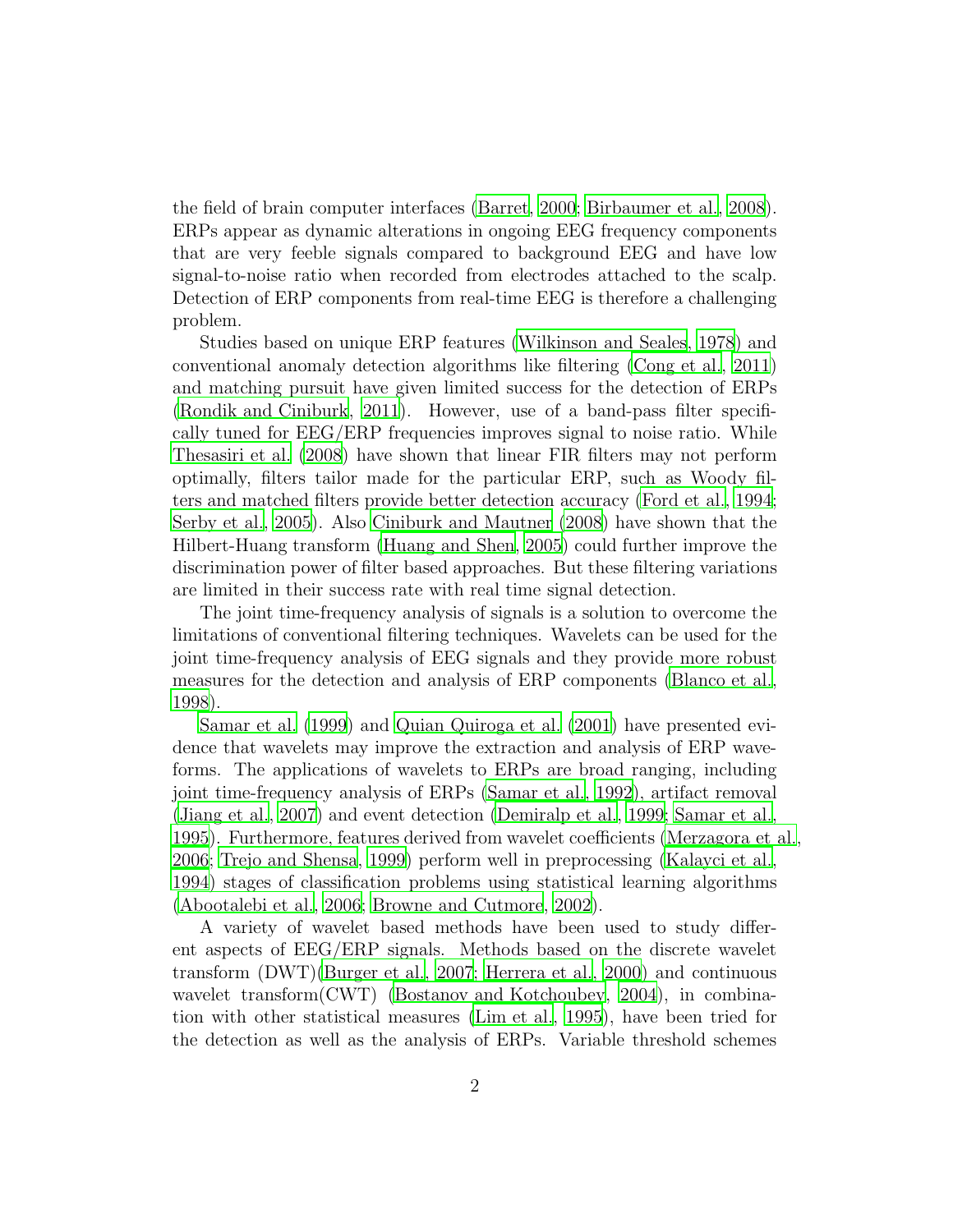[\(Fatourechi et al.](#page-20-3), [2004\)](#page-20-3) and wavelet packet analysis [\(Graimann et](#page-20-4) al., [2004\)](#page-20-4) have shown reasonable results when there is no background noise. A more accurate method proposed by [Chapa \(1995](#page-19-7)); [Chapa and Rao \(2000](#page-19-8)) for the detection and multiresolution analysis of ERPs is computationally expensive and at times gave unbounded errors.

We propose a generalized, yet simple and powerful scheme using wavelets to detect specific ERP components from EEG data. The algorithm makes use of a less-used asymmetry property of wavelets along with time base properties of the target ERP component. Asymmetry is associated with the observed phase shift of wavelet coefficients when the wavelet transform is performed on a signal. The amount of phase shift produced by a wavelet for a specific ERP is unique and can be used for its detection. A detailed description of wavelet asymmetry is given in section [2.](#page-2-0)

Our method can be used to detect different ERP components by changing the wavelet basis function and time base parameters. It is also automated with self-correction and validation mechanisms using wavelet features and time-based properties of the ERP components as a guide. This paper outlines the general approach, provides an off-line demonstration of the detection performance of the algorithm using the N170 component of ERPs to 'face' versus 'non-face' stimuli, and considers issues related to the extension of the algorithm to real-time applications.

## <span id="page-2-0"></span>2. Asymmetry in wavelets

When the phase difference between the input and output signal is zero, the corresponding digital filter is said to be linear. Linear filters are symmetric. Wavelets behave exactly like filters and a wavelet function  $\psi$  when convolved with an input signal  $f(t)$  will project the signal onto an orthogonal subspace  $\xi$  as  $\hat{f}(\xi)$ . In terms of symmetry, a wavelet filter with coefficients  $a_n$  is linear if the phase of the function  $a(\xi) = \sum_n a_n e^{in\xi}$  is a linear function of  $\xi$  for some  $l \in \mathbb{Z}$  [\(Daubechies](#page-20-5), [1992\)](#page-20-5). This essentially means that the filter delays each frequency in the input signal in equal amounts at the output. The phase delay and group delay of such filters will have a flat profile for all the input frequencies similar to the one shown in Figure 1a and 1b .

When the filter response is non linear, which means different frequencies are shifted by different amounts at the output, the filter is said to be asymmetric. The phase delay response and group delay response of asymmetric filters will not have a flat profile. An example is shown in Figure 1c and 1d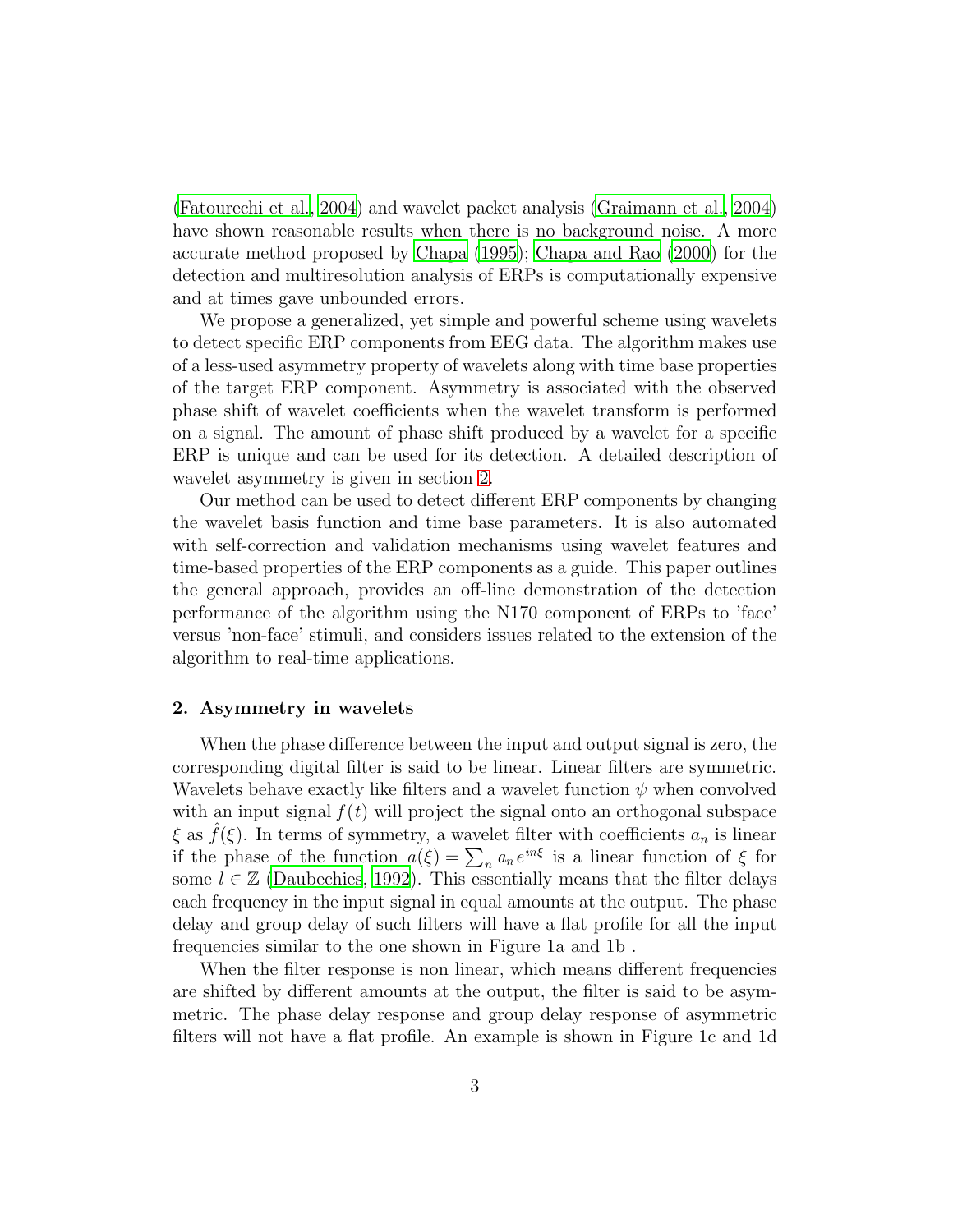

Figure 1: (a) and (b) shows the flat response of the Haar wavelet which is a symmetric filter. Db4 is an asymmetric filter whose phase delay and group delay are shown by (c) and (d). Since the wavelet filter is not symmetric, the filter responds with time delays.

where each frequency component of the signal is shifted by a specific number of samples.

#### *2.1. Asymmetry as a measure*

Filter phase response is quantified in terms of group delay  $\tau(\omega)$  which is given as

$$
\tau(\omega) = -\frac{d\theta(\omega)}{d\omega} \tag{1}
$$

where  $\theta(\omega)$  is the phase of the wavelet filter  $H(\omega)$ .

Let  $\delta_k$  be the phase shift introduced by an asymmetric wavelet to a signal  $f(t)$  at the analysis scale  $\phi_k$ .  $t_k$  is the corresponding shift on the time scale due to  $\delta_k$ . Both  $\delta_k$  and  $t_k$  are due to group delay  $\tau(\omega)$ . When ERPs are convolved with asymmetric wavelet function  $\psi$  the output phase shift  $\delta_k$  and the corresponding shift on timescale  $t_k$  will stay bounded within a unique value. This is because ERPs are band limited signal components and the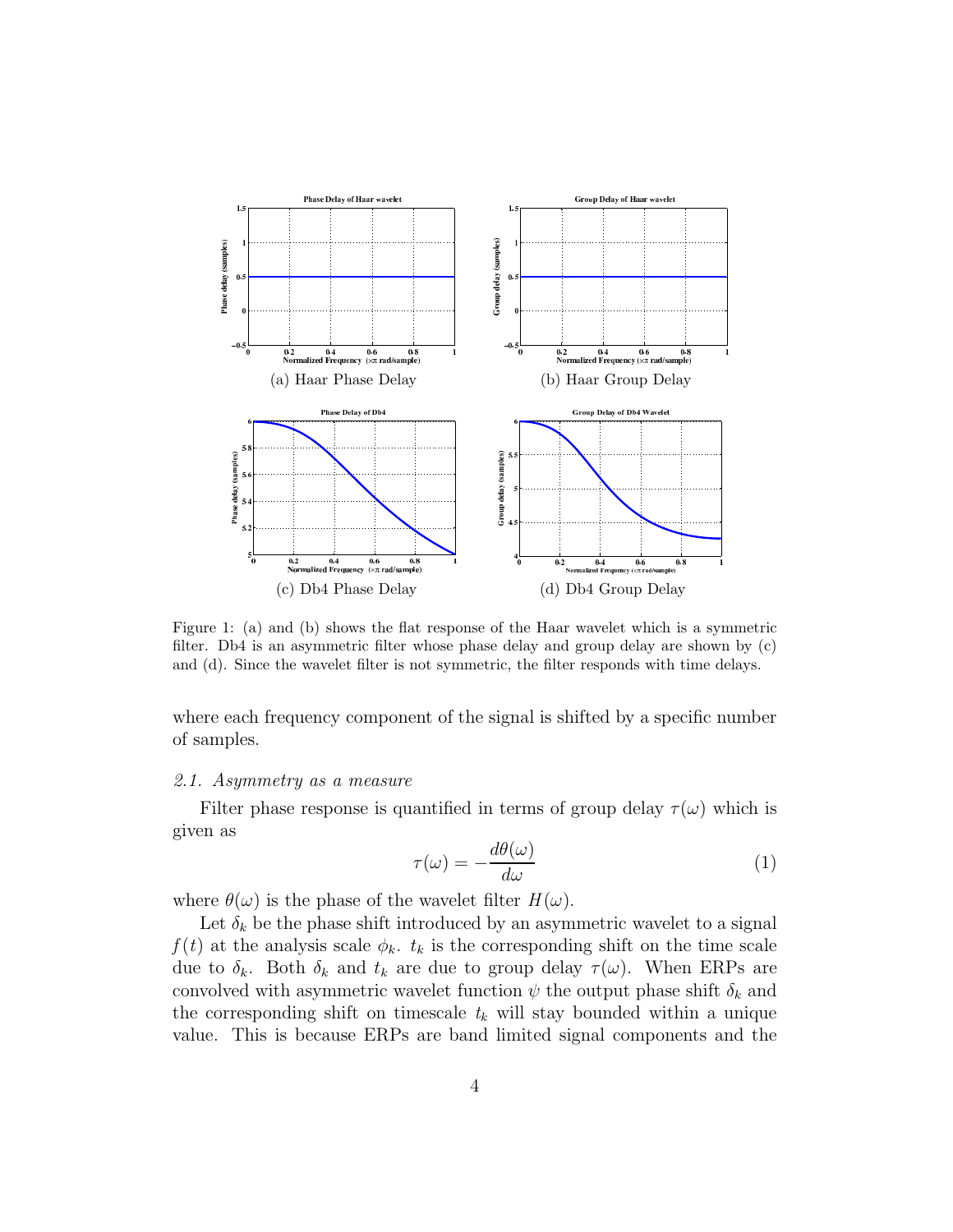corresponding wavelet coefficients generated will be shifted with respect to the phase response of the wavelet at those frequencies.

Therefore the value of  $t_k$  will be unique for a specific ERP when it is convolved with the best match of its wavelet function. When there is maximum resemblance of the wavelet with the signal under analysis, the wavelet coefficient generated will be maximum. This is because wavelet is a function that depends on the spectrum of the signal and not its amplitude.

In our method we combine the unique phase shift due to asymmetry and corresponding wavelet coefficients to detect ERP components from single trial EEG data. The only requirement of deriving the asymmetry measure is that the ERP should be oscillatory like a wavelet, so that the best fit wavelet does not have energy exceeding the non oscillatory components of the ERP. For ERP components that are not oscillatory, such as slow wave shifts, the group delay induced by the wavelet filter will be very minimal because there maybe no frequency components in the group delay band of the wavelet.

## 3. Application of Wavelet Asymmetry to detect N170 ERP Component

To demonstrate the feasibility of the asymmetry measure as a detection metric, we have chosen the N170 ERP as an example. The N170 is an ERP which is oscillatory and has possible wavelet candidate matches.

Currently, face recognition is one of the challenging and active research areas of cognitive science. The N170 ERP is a characteristic response to the presentation of a face stimulus and is used to illustrate the implementation of our algorithm. A face stimulus presented to a human observer elicits a large negative amplitude between two positive going peaks in the EEG between 130ms and 200ms following the stimulus as shown in Figure [2.](#page-5-0) This large negative amplitude N1 which is observed at the occipito-temporal sites is termed the N170 [\(Bentin et al.](#page-18-2), [1996\)](#page-18-2).

## *3.1. Data Acquisition*

The EEG data used in this study came from the study by [Desjardins and Segalowitz](#page-20-6) [\(2013\)](#page-20-6). Ten healthy right handed adults in the age range 22-37 (9 females) were presented with 26 images. The images were gray scale front views of 16 faces, 8 houses and two half-circle checkerboards. The face stimuli were of four identities with emotions of anger and fear either in upright or inverted orientations. The house stimuli comprised four identities which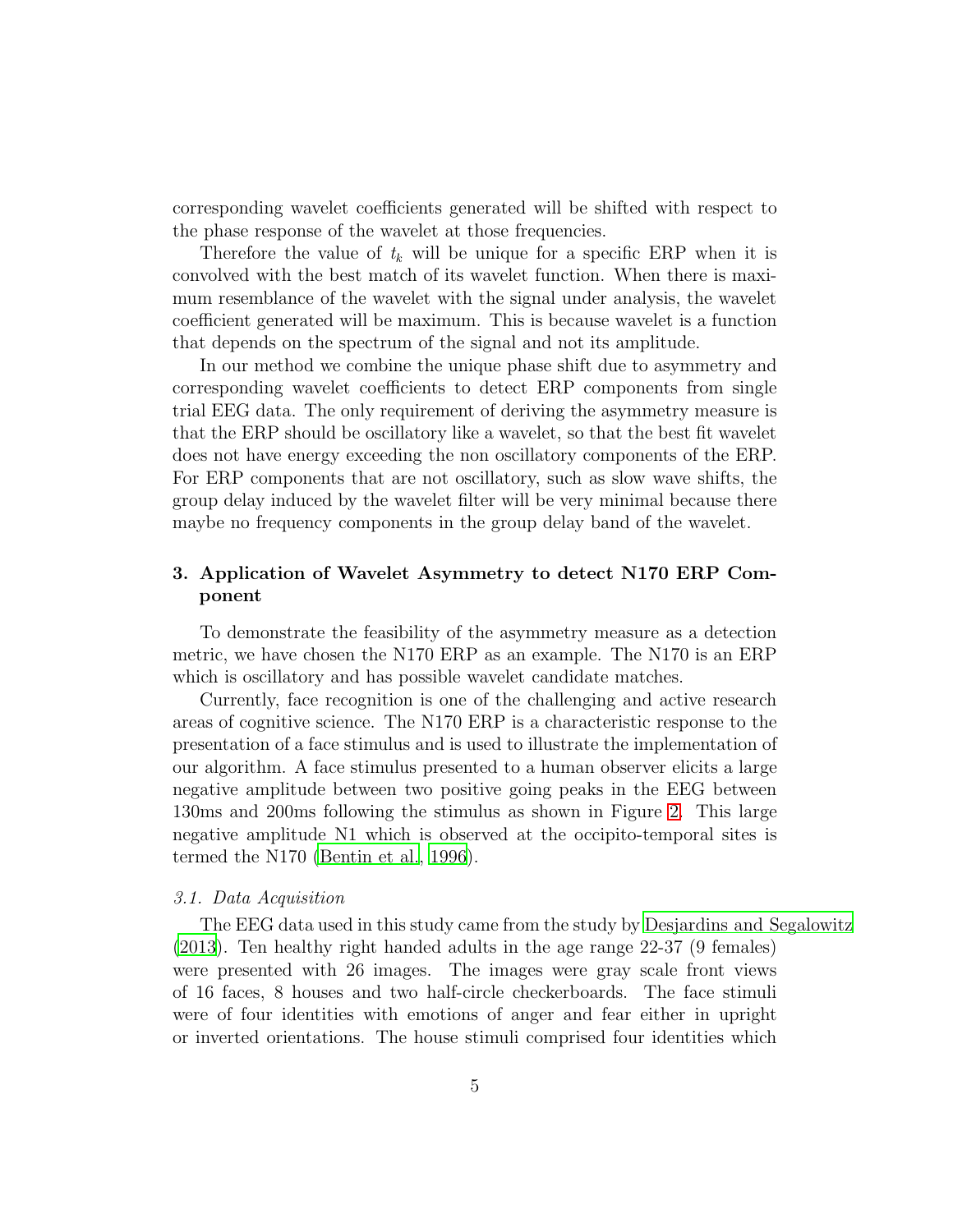

<span id="page-5-0"></span>Figure 2: The typical N170 ERP has a negative dip that depends on the nature of the stimuli shown to the subject.

were also either upright or inverted. The stimulus samples can be seen in [\(Desjardins and Segalowitz](#page-20-6), [2013\)](#page-20-6). The stimuli were presented to the subjects in a dark room on a CRT monitor at  $1024\times768$  resolution with a refresh rate of 60 Hz, with the images on a black background. The images were constantly shown for the duration of the task, where the subjects were to respond with both hands on a four-key keypad. There were 8 trial blocks with 300 trials in each block.

In addition we used 400 samples of resting EEG collected by [Desjardins and Segalowitz](#page-20-6) [\(2013\)](#page-20-6) while subjects passively watched the Windows XP star pattern screen saver. Each segment was 1 minute long.

The EEG data was recorded with 128 channels using the BioSemi ActiveTwo system at a sampling rate of 512 Hz. Artifacts and noise were removed from the EEG data using advanced data preprocessing techniques including Independent Component Analysis as described in Desjardins [and Segalowitz](#page-20-6) [\(2013\)](#page-20-6).

#### <span id="page-5-1"></span>4. Methods

#### *4.1. Selection of Wavelet & Scale for N170 ERP*

The wavelet basis function and the scale are critical factors for any kind of component identification based on the CWT [\(Samar et al.](#page-22-6), [1995\)](#page-22-6). Previous studies have shown various methods for selecting the best wavelet basis [\(Brechet et al., 2007](#page-19-9); [Flanders](#page-20-7), [2002;](#page-20-7) [Nielsen et al., 2006](#page-21-5)).

We have used a generalized algorithm for the selection of a wavelet basis function and scale which is illustrated by [Rafiee et al. \(2011\)](#page-22-7). In this method, a wavelet basis function is chosen such that maximum wavelet coefficients are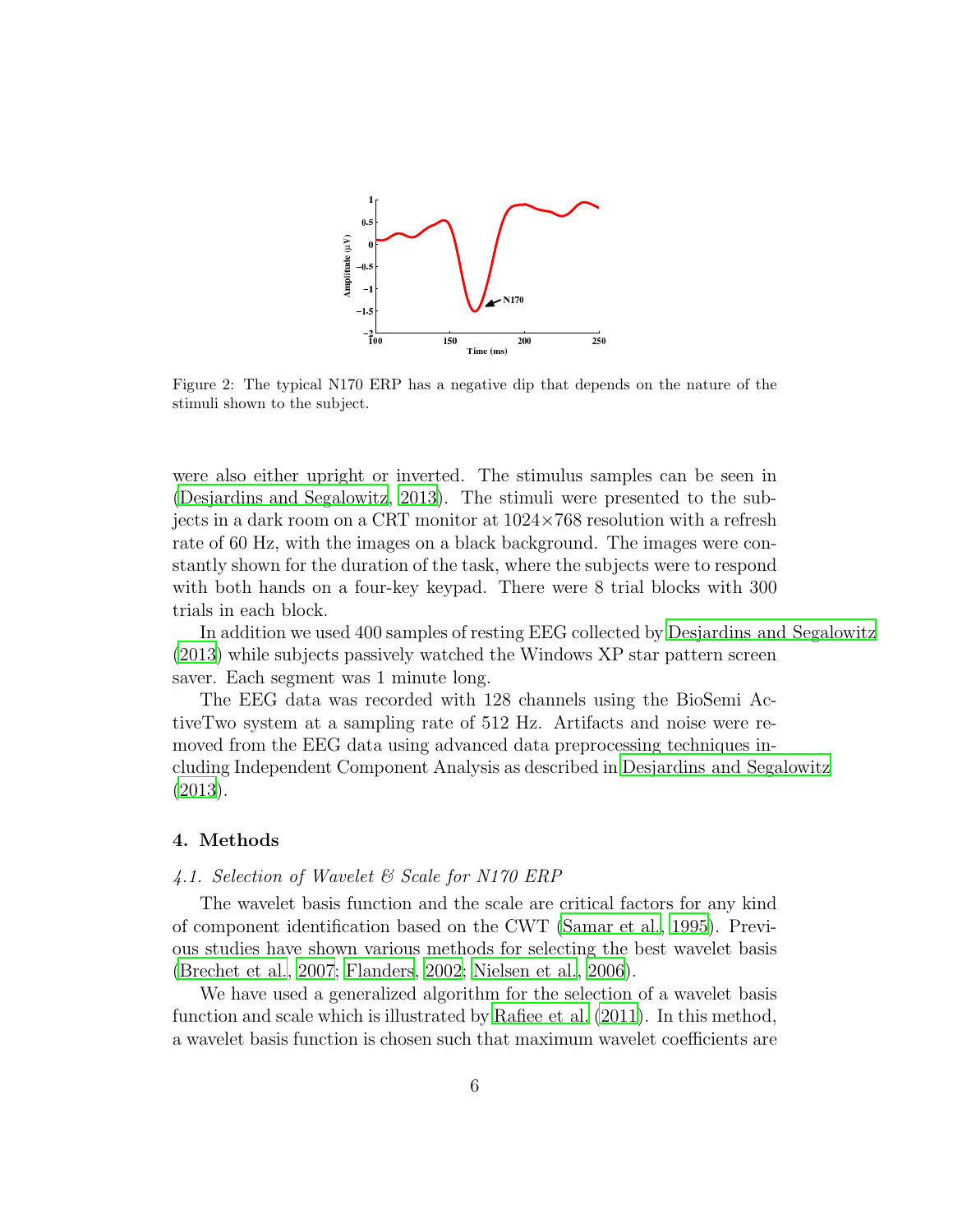obtained when there is maximum resemblance between the wavelet and the signal in terms of its spectral features.

For example, consider the continuous wavelet transform of a signal  $x(t)$ as :

$$
C(a,b) = \int_{R} x(t)\psi_{a,b} dt = \int_{R} x(t)\frac{1}{\sqrt{a}}\psi\left(\frac{t-b}{a}\right) dt
$$
 (2)

where  $C(a, b)$  are the wavelet coefficients,  $\psi(\cdot)$  the wavelet function, *a* the scaling factor and *b* the shifting parameter. The continuous wavelet transform gives a measure of correlation between the signal and the wavelet. A larger value of wavelet coefficient means a larger correlation between the signal and wavelet. Therefore by looking at the wavelet coefficients that are produced when an ERP signal is analyzed by different wavelet candidates, it is possible to determine the best wavelet basis for a particular ERP component detection application.

Given the shape and spectral profile of the N170 ERP, wavelets such as Daubechies 6, Daubechies 7, Daubechies 8, Symlet 5, Biorthogonal 3.9 are possible candidates. The CWT coefficients of these wavelets at specific scales were examined with respect to the representative averaged N170 ERP shown in Figure 3f.

The large value of CWT coefficients revealed that Symlet 5 had the best match with the averaged N170 ERP.

The N170 ERP component has characteristic component peaks, namely P1, N1 and P2. The Symlet 5 has similar features in its profile which is why it matched the component better than others. This is illustrated in Figure [3.](#page-7-0)

In the present study, to determine the best scale, the occipito-temporal signals from all 10 subjects who had prominent P1, N1 and P2 peaks comprising the N170 component were segmented manually. The segmented data were averaged for each channel across all the subjects to derive an averaged ERP. A full CWT was then done on each of the averaged segments. The scale at which the wavelet coefficients gives a maximum value (i.e., at which spectral matching is a maximum) was identified as the best scale for detecting N170 ERPs.

The sum of absolute values of the coefficients at each scale for every channel is then computed as:

$$
S_n(a) = \sum abs[C_n(a)] \tag{3}
$$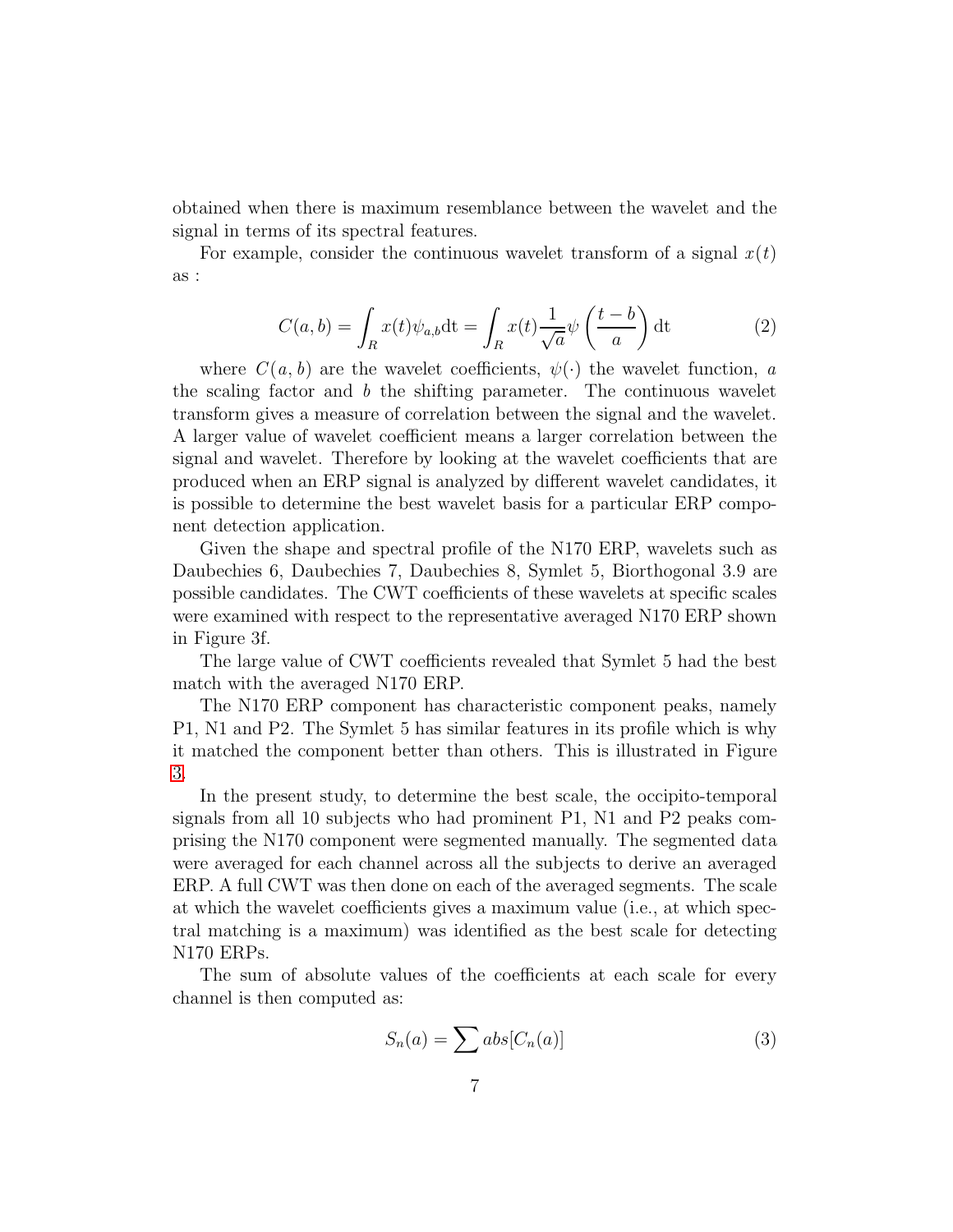

<span id="page-7-0"></span>Figure 3: The Symlet 5 wavelet has the greatest similarity in terms of spectral content to that of the N170 ERP complex. This is also evident from their morphological similarity shown here.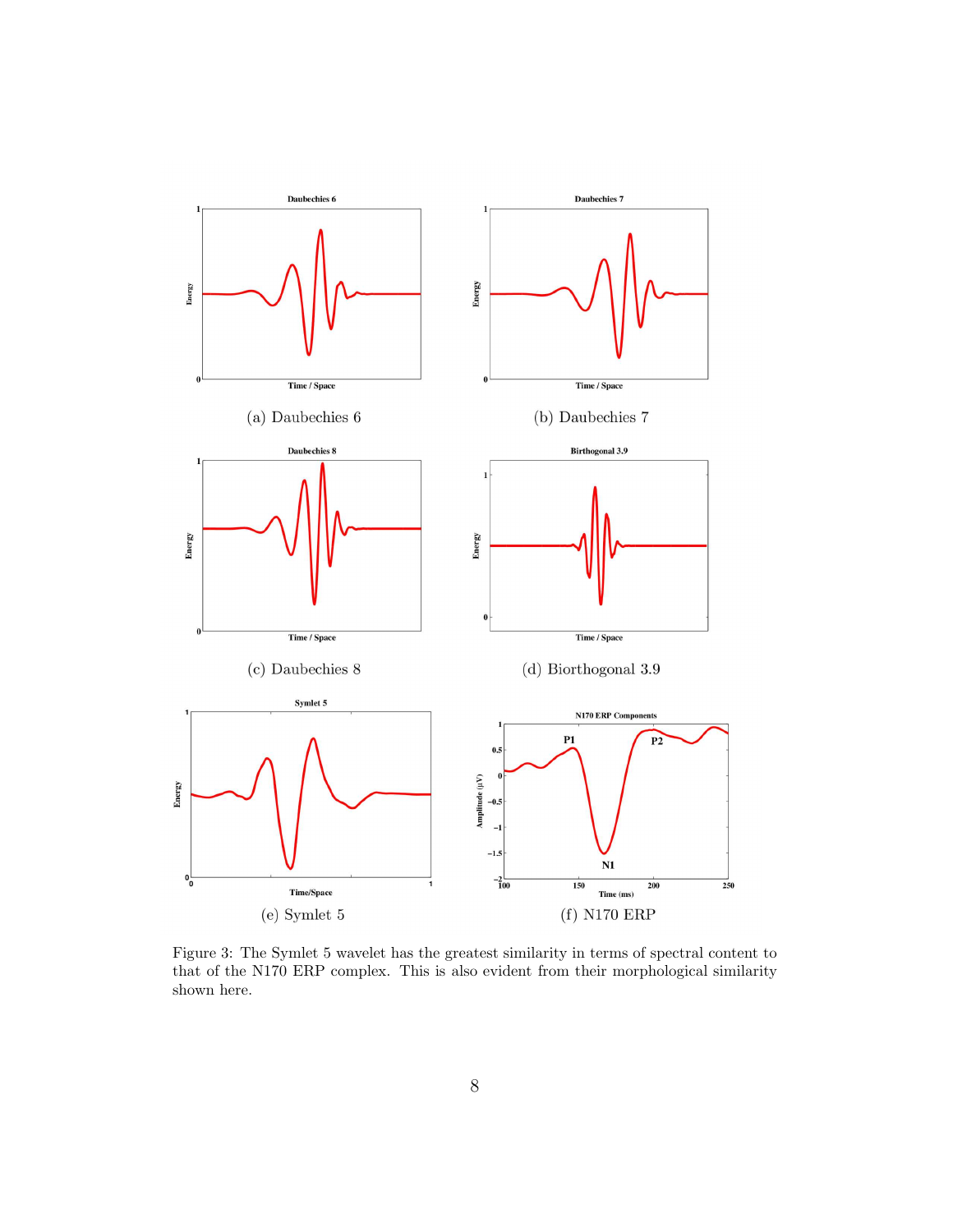

<span id="page-8-0"></span>Figure 4: The CWT gives large coefficient values at regions where the scaling of the wavelet matches the structure in the input signal. The corresponding scale and time are marked by the darkest region in the time-scale Full CWT plot shown above.

Finally, the scale at which the value of the sum  $S_n(a)$  is maximum is chosen as the best match [\(Rafiee et al.](#page-22-7), [2011](#page-22-7)) for the specific channel *n*. Due to the characteristic nature of the averaged ERP, we observed that the values for best scale varied across the channels. On average it was noted that a scale of 65 was the best scale returned for the different channels. Figure [4](#page-8-0) shows the range of matching scales for the N170 ERP in this study.

## *4.2. Detection Algorithm*



<span id="page-8-1"></span>Figure 5: Detection Algorithm

The algorithm begins with the CWT of the input signal to detect the candidate locations for the N170 ERP and then marks the exact location of the ERP after a validation procedure. In a fully automated algorithm based on the CWT, the best scale of analysis should also be chosen automatically.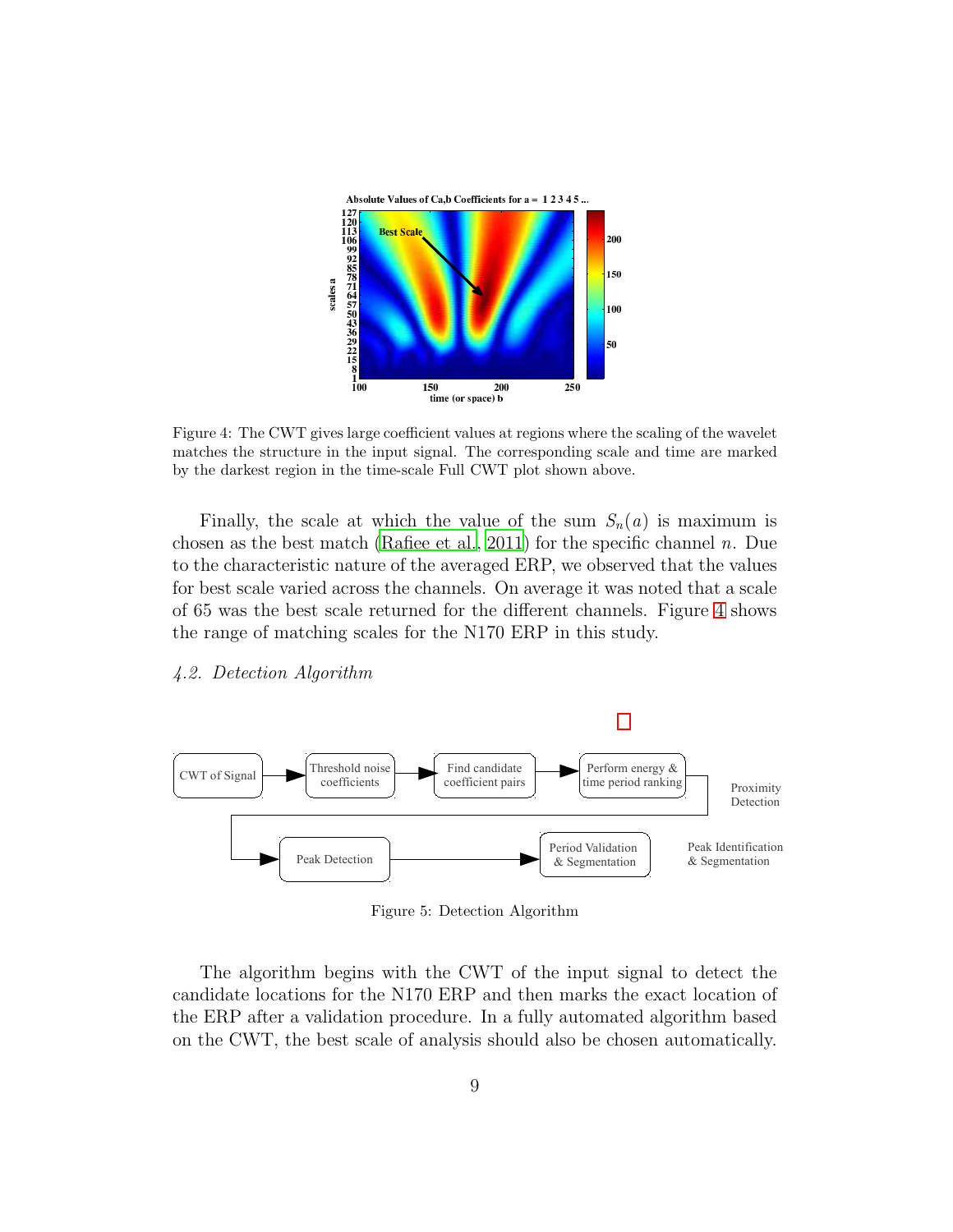To resolve this issue we added an additional decision function prior to the main algorithm to determine the scale of analysis.



<span id="page-9-0"></span>Figure 6: (a) shows the spread of higher coefficients over a large area for different scales for a single trial EEG signal with just noise and no ERP. (b) shows the localization of higher coefficients over different scales for a signal with an N170 ERP.

The decision function now tests for the presence of large wavelet coefficient localization across the specified range of scales. This region is called the cone of influence [\(Torrence and Compo](#page-23-2), [1998\)](#page-23-2). In most of the cases where there is a highlighted anomaly similar to the ERP in the signal, the cone of influence will be narrow and well defined. See Figure [6.](#page-9-0)

Once the cone of influence is identified, the scale corresponding to the largest wavelet coefficient is chosen as the best scale of analysis. Selection of the best scale becomes a challenging issue when dealing with single trial EEG data. The original ERP will be modulated to a certain amount by the high alpha components and other noise sources.

#### *4.2.1. Proximity Detection*

The proximity detection stage finds a candidate location for an N170 component based on the wavelet coefficients. The signal is first preprocessed using a low pass filter designed with cut off frequency 65 Hz and stop band attenuation of 25 Hz to remove high frequency spikes within the data. These parameters are decided from the power spectrum of the signal.

After the preprocessing stage, CWT is done on the signal's  $n^{th}$  channel with the Symlet 5 wavelet at the specified scale  $a$  to generate wavelet coefficients  $C_n(a)$ . A threshold of wavelet coefficient  $C_\tau$  is set such that all coefficients that satisfy the condition

<span id="page-9-1"></span>
$$
C_n(a) \geqslant C_\tau \tag{4}
$$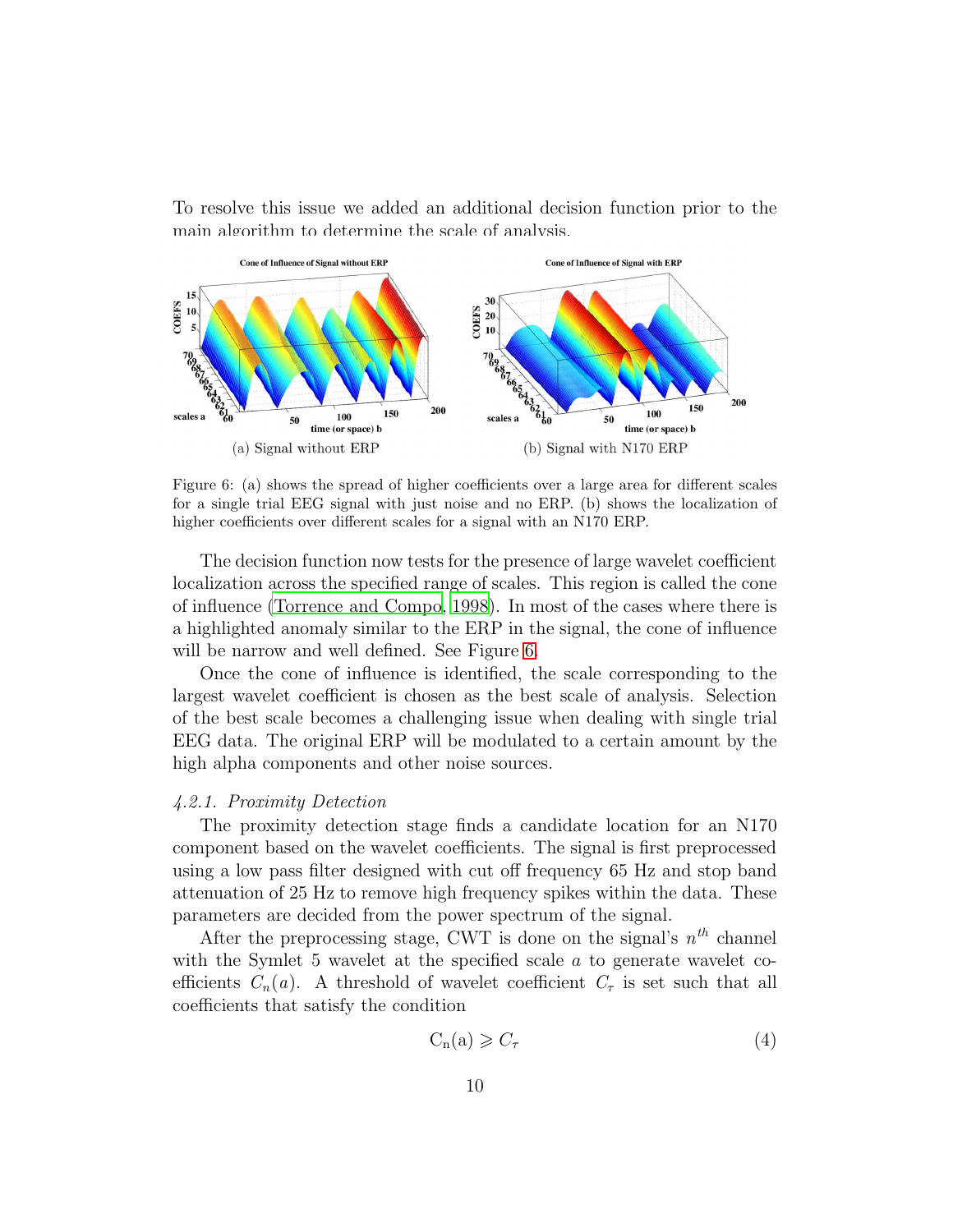are retained in the process. The value of  $C<sub>\tau</sub>$  is set to 50% of the average wavelet coefficient corresponding to the N170 peak of all the trials used to determine the range of scales in Section [4.1.](#page-5-1) Suppressing all remaining coefficients reduces the chance for false detection in the steps that follow. If no coefficient with a value greater than  $C<sub>\tau</sub>$  is found in the data, the algorithm reports the absence of an ERP and exits without going to the remaining processing stages.

The maxima of positive and negative coefficients appear in pairs with the negative coefficient preceding the positive coefficient where the N170 complex is present. When the wavelet is convolved with the signal on the time axis, there will be a point of minimum correlation and maximum correlation. The wavelet function being slightly asymmetric [\(Daubechies, 1992](#page-20-5)), the points of correlation will be shifted with respect to the alignment of the largest peak in the N170 versus the wavelet by a certain factor. This is the shift  $\delta_k$  in terms of sample number introduced by the wavelet. Considering the band limited nature of the wavelet and the ERP, the shift will stay within a specific range.



<span id="page-10-0"></span>Figure 7: At regions where the N170 ERP complex is detected, the wavelet transform gives a pair of negative and positive coefficients. The strength of these coefficients depends on how well the match is.

According to the basic theory of wavelets, larger energy distribution corresponds to areas where an anomaly is present. In an ideal case this should be where the N170 ERP occurs. But in actual practice, due to noise and other factors, there could be multiple segments similar to N170 in an EEG.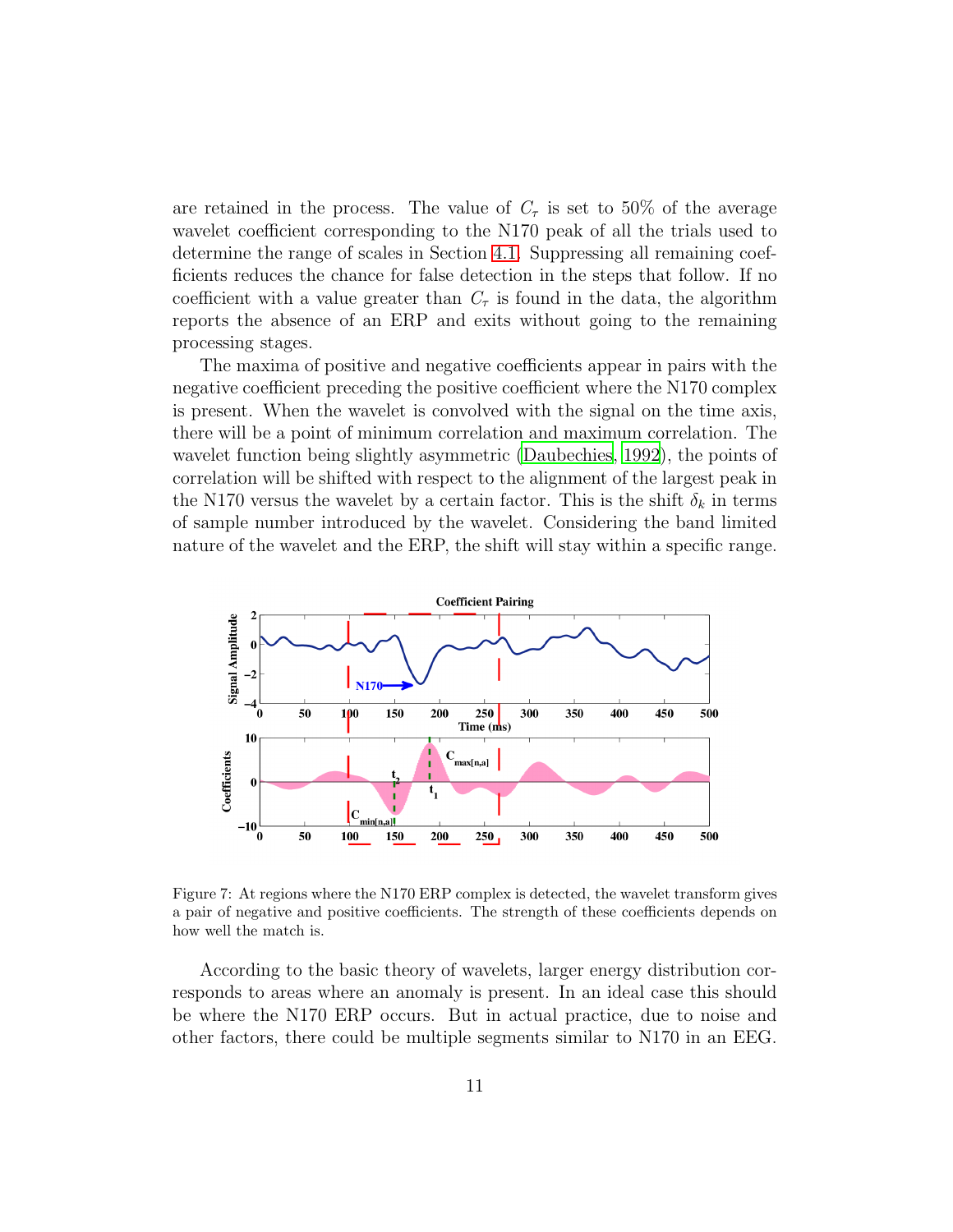If the algorithm finds more than two coefficients satisfying the condition in equation [4,](#page-9-1) all candidate coefficient pairs for which the negative coefficient precedes the positive coefficient are identified and ranked on the basis of the energy of the coefficients. To differentiate the N170 component from seemingly similar segments, we add a constraint that the time period between the maximum positive coefficient and negative coefficient must be such that,

$$
t_1 - t_2 \approx T_{N170} \tag{5}
$$

where  $T_{N170}$  is the approximate time period observed for N170 coefficient pairs in the data. See Figure [7.](#page-10-0) In our data, this time period is around 60ms - 88ms for single-trial EEG data. This is the asymmetry based measure derived from the wavelet coefficient.

We use a Gaussian weight function centered around 70 ms to give relative weighting to each of the detected segments as shown in Figure [8.](#page-11-0) Thus if the coefficient that is a maximum has a  $T_{N170}$  of about 70ms, it gets the highest ranking in the detection procedure.



<span id="page-11-0"></span>Figure 8: In most subjects, the positive and negative coefficients corresponding to the ERP complex are separated by about 70ms. However, this is not a magic number and may vary slightly across subjects and observations. We thus used a Gaussian Weight function such that any detection that does not match in time may be discarded. This reduces false detection resulting from noise when SNR is low.

In other words, the best coefficient pair will have maximum energy as well as the best value of  $T_{N170}$ . This strategy will reduce the chances of picking up false candidates having maximum energy distribution. Figure [9](#page-12-0) shows an example of a selected coefficient pair within the proximity frame.

The time index values of successful detection candidates are saved and passed on to the next stage of the algorithm.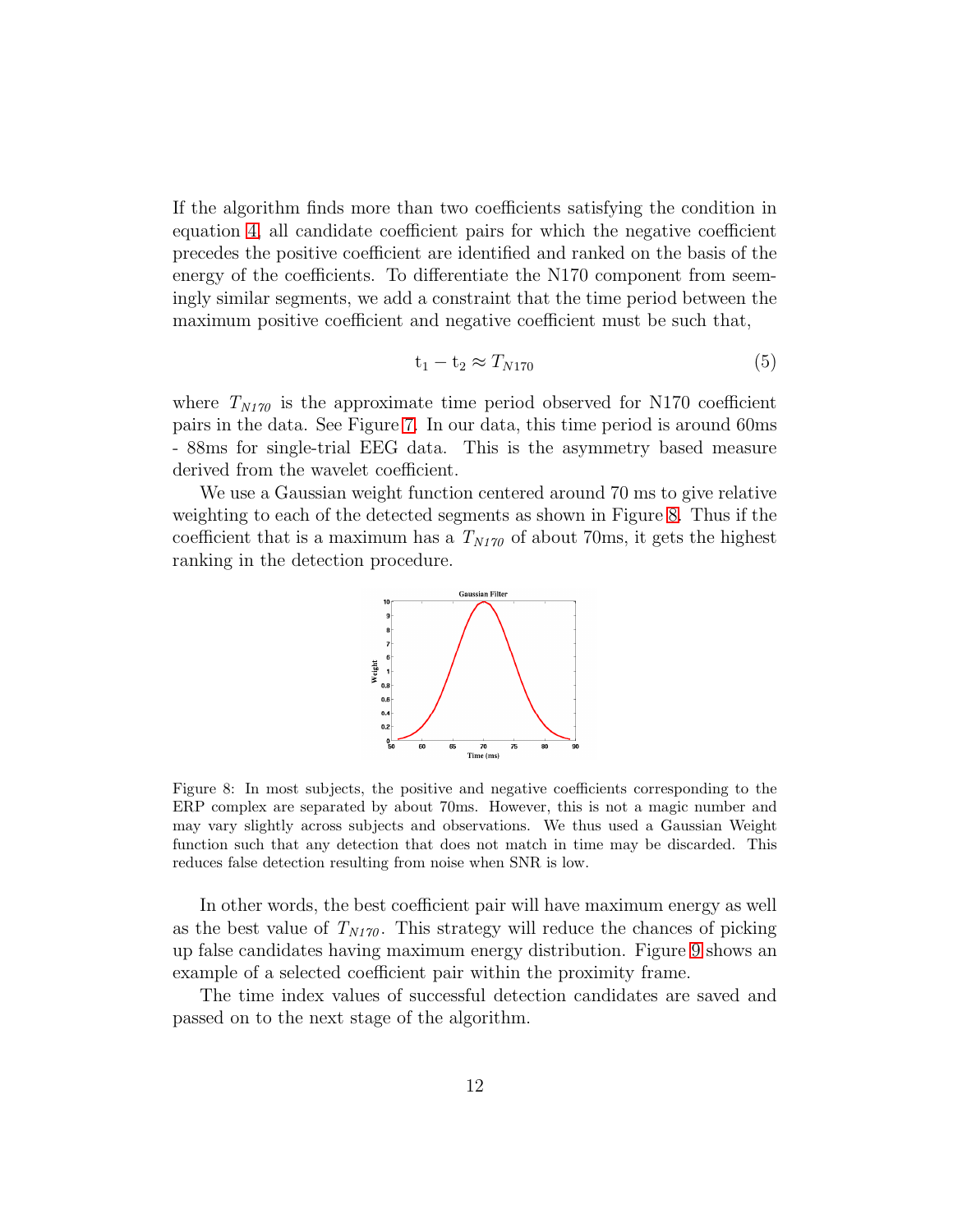

<span id="page-12-0"></span>Figure 9: We use a Proximity Detection algorithm to pick up the best coefficients after applying the Gaussian weight function. The boundaries of the proximity frame spans the maximum value of  $T_{N170}$ . This procedure discards fake detections that do not match in either spectral content or scale, thereby improving the detection accuracy of the algorithm.

#### *4.2.2. Peak Identification and Segmentation*

The second stage of the algorithm constitutes a peak detection mechanism along with a final segmentation and validation. The peak identification algorithm basically detects the P1, N1 and P2 components of the N170 complex. A forward and backward slope detection mechanism is the heart of the peak identification algorithm. The peak detection first picks the N1 component which is the main component of N170. Once N1 is identified, the minor components P1 and P2 are detected. To minimize the effect of picking local peaks due to noise, a minimum peak period validation is performed. In this validation step, the time period between the candidate P1, N1 and P2 are checked. A detection is recorded if the time period between the 3 complexes satisfy the time period of the standard N170 positive and negative peaks. Once the peaks are identified, a final check on the period of the ERP is done to verify that it meets the N170 total period criterion. If it fails, the peak identification is re-run with modified parameters to recalculate the peaks. The algorithm finally marks the start and end positions of the segmented N170 ERP.

This final stage of the algorithm also makes sure that the basic morphology of the N170 component which are P1, N1 and P2 are conserved while segmenting. The segment is padded with a short period of 10ms at the start and end of the extracted data.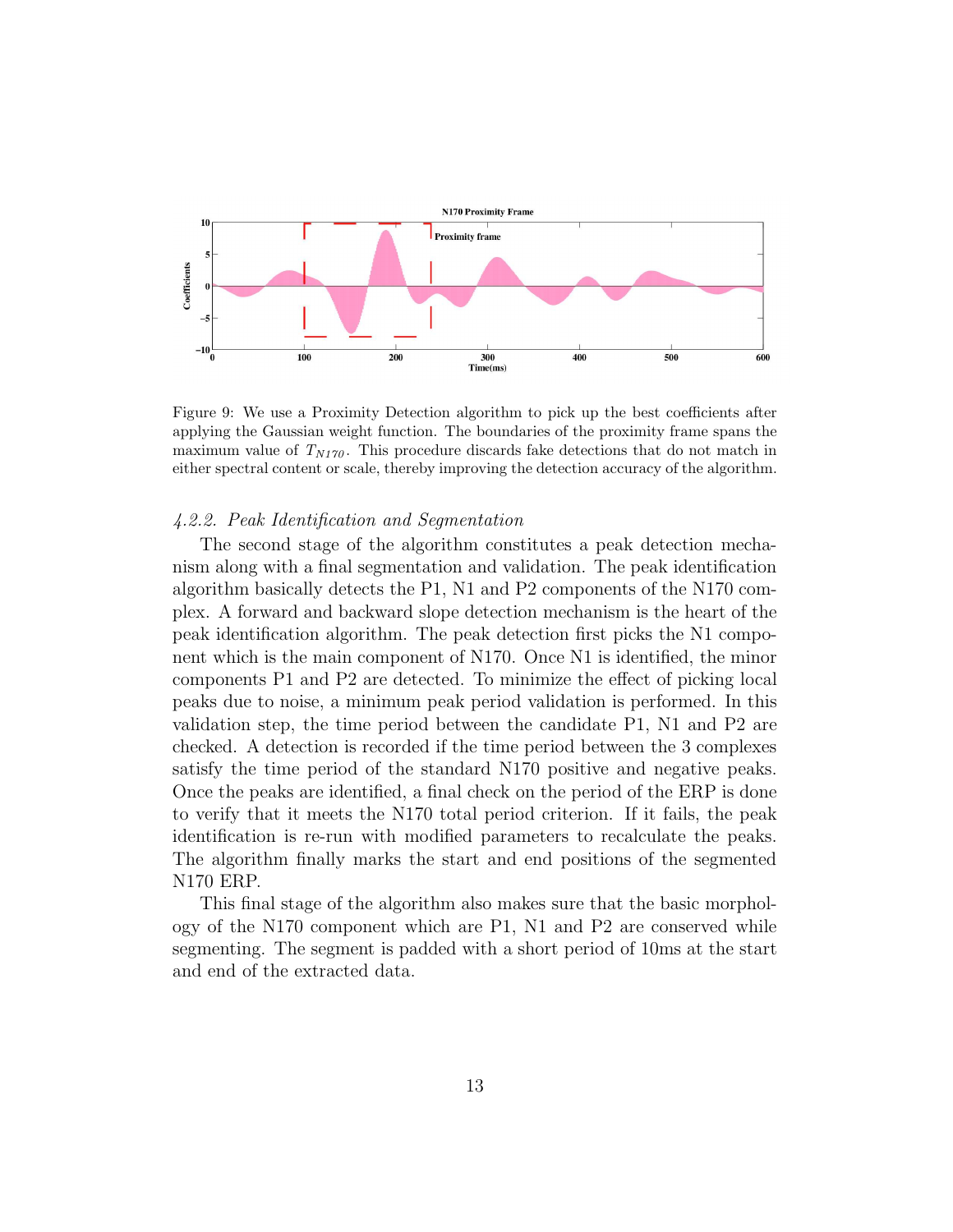### 5. Results

We tested the algorithm on the occipito-posterior sites of the single trial data set of 10 subjects. Along with the EEG data, the wavelet name and sampling rate were given as input arguments to the algorithm. The test was done in two stages, namely 1) verifying that the algorithm does not detect false N170 components in resting EEG, and 2) comparing the ability of the algorithm to detect genuine single-trial N170 components associated with stimulus presentation against two commonly used wavelet detection algorithms.

## *5.1. Resting EEG data*

It is desired that the ERP detection algorithm identify only real ERPs and not patterns that look similar to an ERP. To verify this, our algorithm was tested on 400 samples of resting EEG data without N170 ERP components. When a detection is made, the algorithm marks the start and end of the ERP with green and red arrow marks. When the algorithm is not able to find an ERP in the data, the arrows are placed at the beginning of the data stream, pointing at each other. The algorithm did not identify an N170 component in any of the resting EEG segments. A sample data segment used for the study is shown in Figure [10.](#page-13-0)



<span id="page-13-0"></span>Figure 10: An example used to demonstrate that erroneous detections are not picked up by the algorithm is shown. Green and red arrows are used to mark the start and end of the N170 component. When no ERP is found, this is reported by the arrows positioned one on top of the other as shown.

#### *5.2. Single trial EEG*

The algorithm was tested for its ability to detect the N170 component in the single-trial EEG data that had been preprocessed to remove artifacts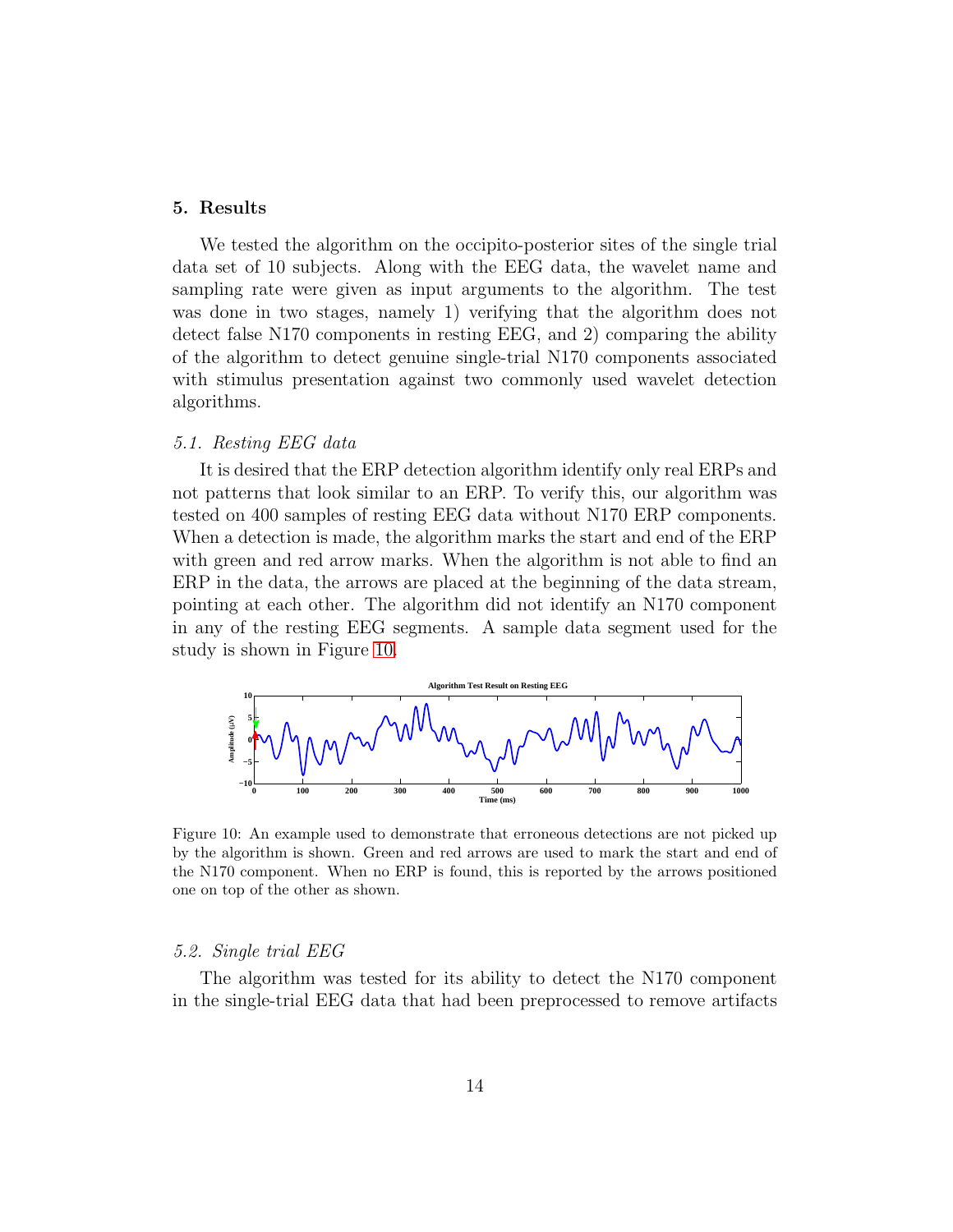caused by eye movements, ECG spikes and muscle activity. For the single trial test, Twelve hundred single-trial ERP segments from the occipitotemporal channels of all the 10 subjects were used. Out of the 1200 trials, 600 were ERPs to face stimuli and the other 600 were ERPs to non-face stimuli (including house and checkerboard stimuli). The algorithm detected the presence of single-trial N170 ERPs to faces in the 600 positive samples with an accuracy of 96.7% and the accuracy with which it detected the absence of face-evoked N170 ERPs was 86%. With the total 1200 samples the overall accuracy was 91.33%. Figure [11](#page-14-0) shows two examples in which the N170 ERPs were correctly detected by our algorithm.



<span id="page-14-0"></span>Figure 11: Two examples of N170 ERPs in single trial data that were correctly detected by our algorithm are shown. The dashed line shows the onset of the stimulus. The two examples are data from the O2 channel of two different subjects for which the best wavelet scales were different for the two subjects.

To evaluate how well our algorithm performs, it was compared against the spikelet technique proposed by [Guido et al. \(2006](#page-20-8)) and t-CWT proposed by [Bostanov \(2004\)](#page-19-10). The Spikelet constructs wavelets matching a specified signal by deriving a system of linear equations from the Daubechies transform filter coefficients. A matching wavelet with the spikelet algorithm was constructed to match the N170 ERP and was used for detection. The t-CWT method uses a combination of t-statistics and wavelet scalogram called the t-value scalogram to extract features of a particular ERP. This measure can be used for ERP detection. The t-CWT method was modified such that the wavelet filter coefficients of the Symlet system were used to calculate the scalogram to detect the ERP. The results are tabulated in Table [1.](#page-15-0)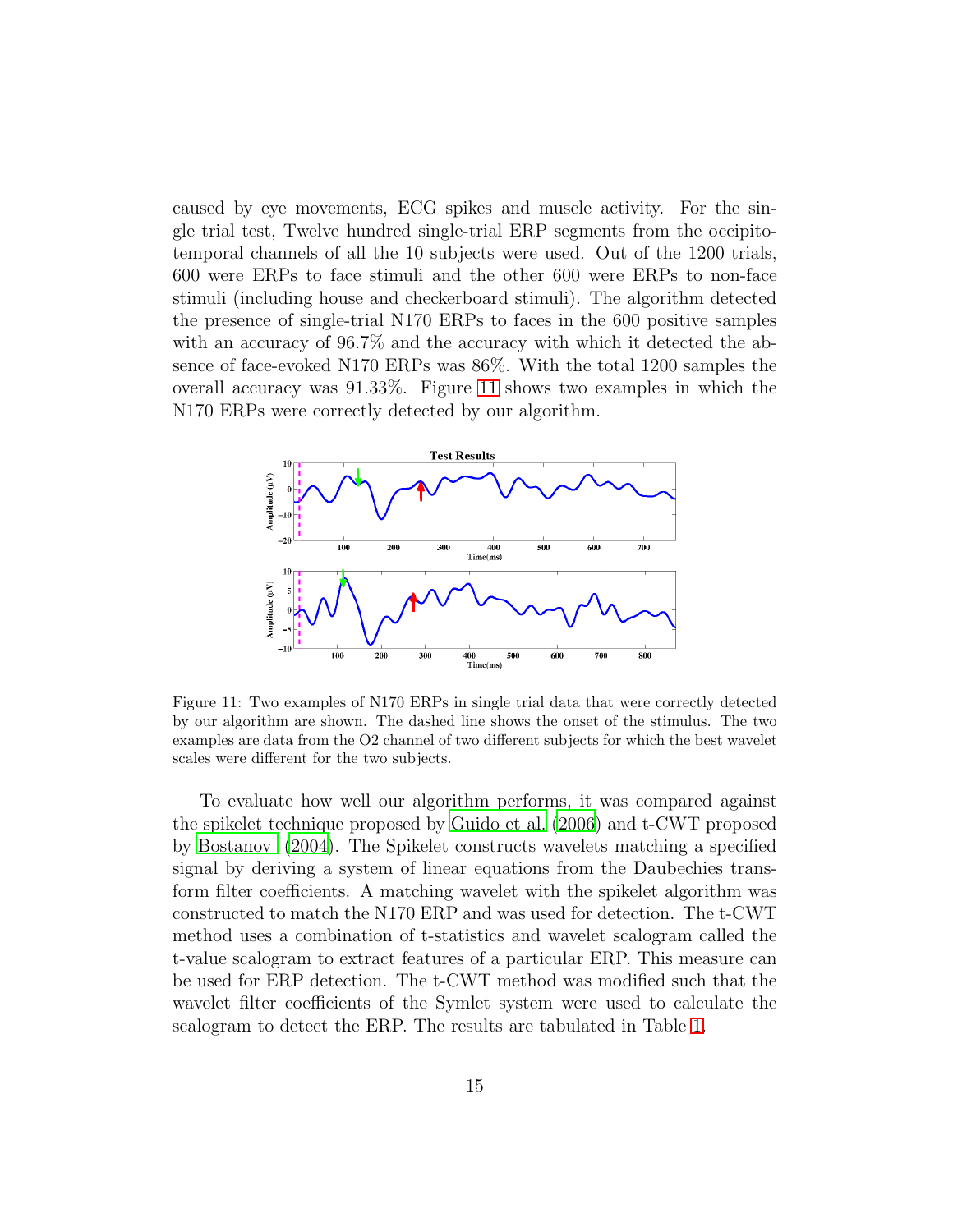The first column in the table shows the three methods for ERP detection. The third column shows the number of predictions of the corresponding ERP type in column 2. The detection accuracy of each type of ERP is given in the fourth column and the last column gives the overall accuracy of each algorithm to detect the presence/absence of face-evoked ERP. As Table [1](#page-15-0) shows, the proposed asymmetry based detection algorithm is more accurate in identifying ERP structures in the data.

| Method    | Real       | Predicted | Predicted as | Detection | Overall   |
|-----------|------------|-----------|--------------|-----------|-----------|
|           |            | as $N170$ | $non-N170$   | Accuracy  | Accuracy  |
| Matching  | N170       | 190       | 410          | 31.7%     |           |
|           | $Non-N170$ | 278       | 322          | 53.7%     | 42.66 %   |
| $t$ -CWT  | N170       | 512       | 88           | $85.3\%$  |           |
|           | $Non-N170$ | 112       | 488          | 81.3%     | 83.3 %    |
| Asymmetry | N170       | 580       | 20           | 96.7%     |           |
|           | $Non-N170$ | 84        | 516          | 86.0%     | $91.33\%$ |

<span id="page-15-0"></span>Table 1: Comparison of the ERP detection accuracy of the asymmetry method with two other algorithms using 1200 instances of single trial EEG data.

Detection failures were separately investigated in detail. Most of them occurred in cases where the original ERPs are severely distorted by high alpha components from noisy patterns that had spectral components similar to N170. Figure [12](#page-16-0) illustrates how a fake pattern may generate larger wavelet coefficients above the detection threshold limit to result in the false detection of the ERP.

The time period check could not save the situation because the fake candidate pair matched the expected time period and gave a larger value for the wavelet coefficient.

With N170 single trial data, the majority of the failed detection cases were similar to the example in Figure [12](#page-16-0) where the prominent features of the actual ERP were distorted by noise in the signal. This distortion reduced the value of wavelet coefficient and the time period of the actual N170 coefficient pair did not fall within the set of optimum values. The noise fluctuation had the value of wavelet coefficient and time period of an actual N170 ERP. In all those cases, the other detection algorithms also failed to correctly identify the ERP component.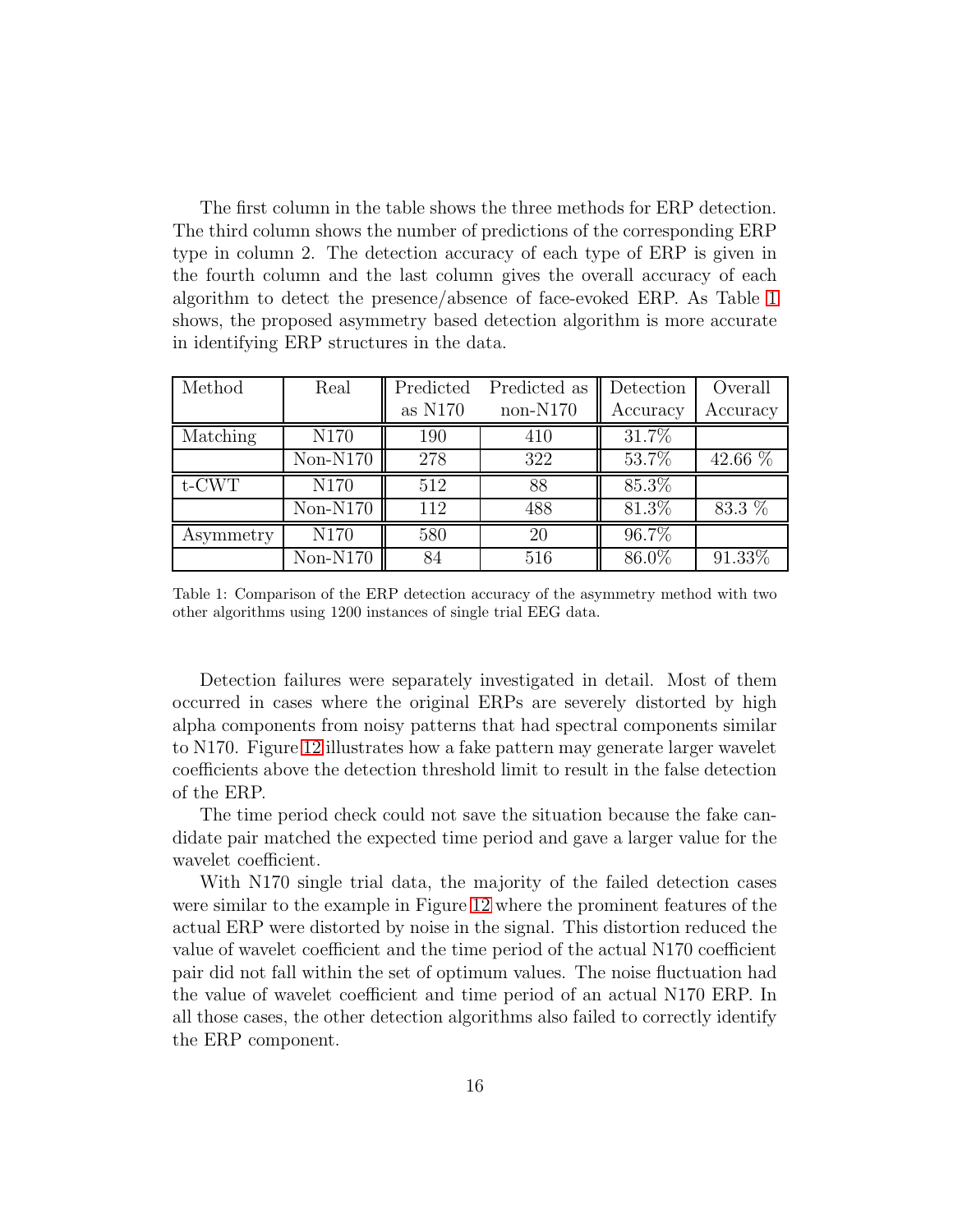

<span id="page-16-0"></span>Figure 12: A typical failed case is shown. This failure resulted due to the distortion caused by the noise in the spectral components of the ERP complex and the resulting reduction in the strength of the coefficient of the actual ERP.

#### 6. Discussion

This study demonstrates that the wavelet coefficients at different scales and the corresponding phase shift are unique for a particular ERP component, and can be used for detection of event-related potentials in single trial data.

The efficiency of the algorithm was tested by detecting N170 ERPs in single trial data. The algorithm robustly detected the N170 ERPs except in the few situations where the noise component presented a more faithful match to the actual ERP component or distorted the prominent features of the actual ERP component.

The detection of wide variety of single-trial ERP components has many potential applications, including to reveal fluctuations in the information content across trials[\(Rousselet et al.](#page-22-8), [2011\)](#page-22-8), to disentangle the contribution of single-trial amplitudes and latencies to changes in mean ERPs[\(Navjas and Quiroga,](#page-21-6) [2013](#page-21-6)) and to model covariation across recording modalities, for instance EEG and fMRI[\(Nguyen and Cunnington](#page-21-7), [2014\)](#page-21-7).

Nevertheless, there are limitations to the types of ERP components that the algorithm can detect with high accuracy. The algorithm may not be useful for detecting slow wave ERP components. This is because the asymmetry measure requires that the selected ERP component should be oscillatory. When wavelets with asymmetric response are convolved with slow wave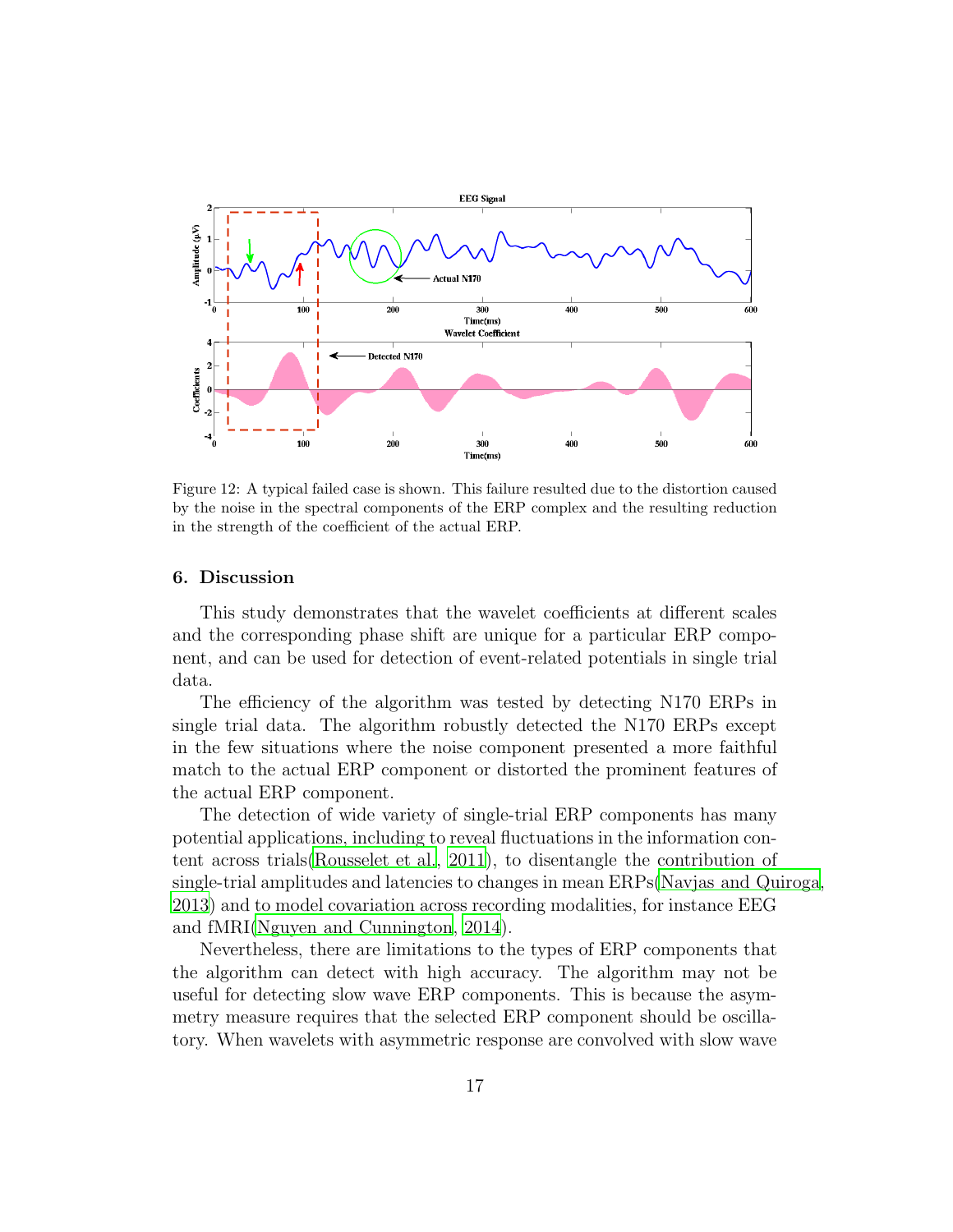ERPs, the induced group delay will be very minimal making it impossible to obtain the asymmetry measure. Therefore the asymmetry measure may fail due to the lack of a good wavelet match.

We have shown that the algorithm gives good results in offline mode. The offline detection of a specific ERP component on single trials is an extremely useful procedure with many applications, both in basic neuroscience research comparing neural responses to cognitive information processing in one condition versus another, and in clinical neuroscience research designed to determine symptoms associated with compromised brain functions. In both cases, standard ERP methods that depend on averaging many single trials in order to eliminate EEG responses not associated with the stimulus manipulation also end up eliminating important information only available when single trials are scored, namely, the degree to which the brain response is consistent across trials. For example, intra-individual variability of behavioral responses [\(MacDonald et al.](#page-21-8), [2006\)](#page-21-8) and of ERPs [\(Segalowitz et al.](#page-22-9), [1997](#page-22-9)) relate to important cognitive and neural control functions, and potentially inform us of the progress of variable disease processes [\(Kiiski et al.](#page-21-9), [2012](#page-21-9)). However, the methods currently available to detect this variability are relatively crude. One such method is to apply a severe low-pass filter that eliminates everything except a low-frequency large component such as the P300[\(Segalowitz et al., 1997](#page-22-9)).Others have specific parameter requirements, such as independent component analysis (ICA) which requires having an adequate number of electrode channels (e.g., 64 sites) and having stationery signals [\(Kiiski et al.](#page-21-9), [2012](#page-21-9)). The algorithm presented here permits the scoring on single-trials of the amplitude and latency (with respect to a stimulus-onset time) of an ERP component, thus yielding a latency-consistency measure. It also permits one to examine the statistical reliability of an amplitude difference (of a specific ERP component) between two conditions for each research participant, thus removing the need to assimilate to the error term differences in EEG response magnitude across individuals. This is a useful aspect of the algorithm that has great potential for cognitive and clinical neuroscience.

The implementation of this algorithm in real time potentially offers opportunities to improve brain computer interfaces for augmenting human cognitive and motor abilities and for advancing the field of neuroprosthetics. This is a topic for future research. There are a number of limitations that must be overcome in order to achieve a real time implementation. First, the algorithm is based on the CWT which in general is a computationally expensive technique, and because the algorithm must perform multiple CWTs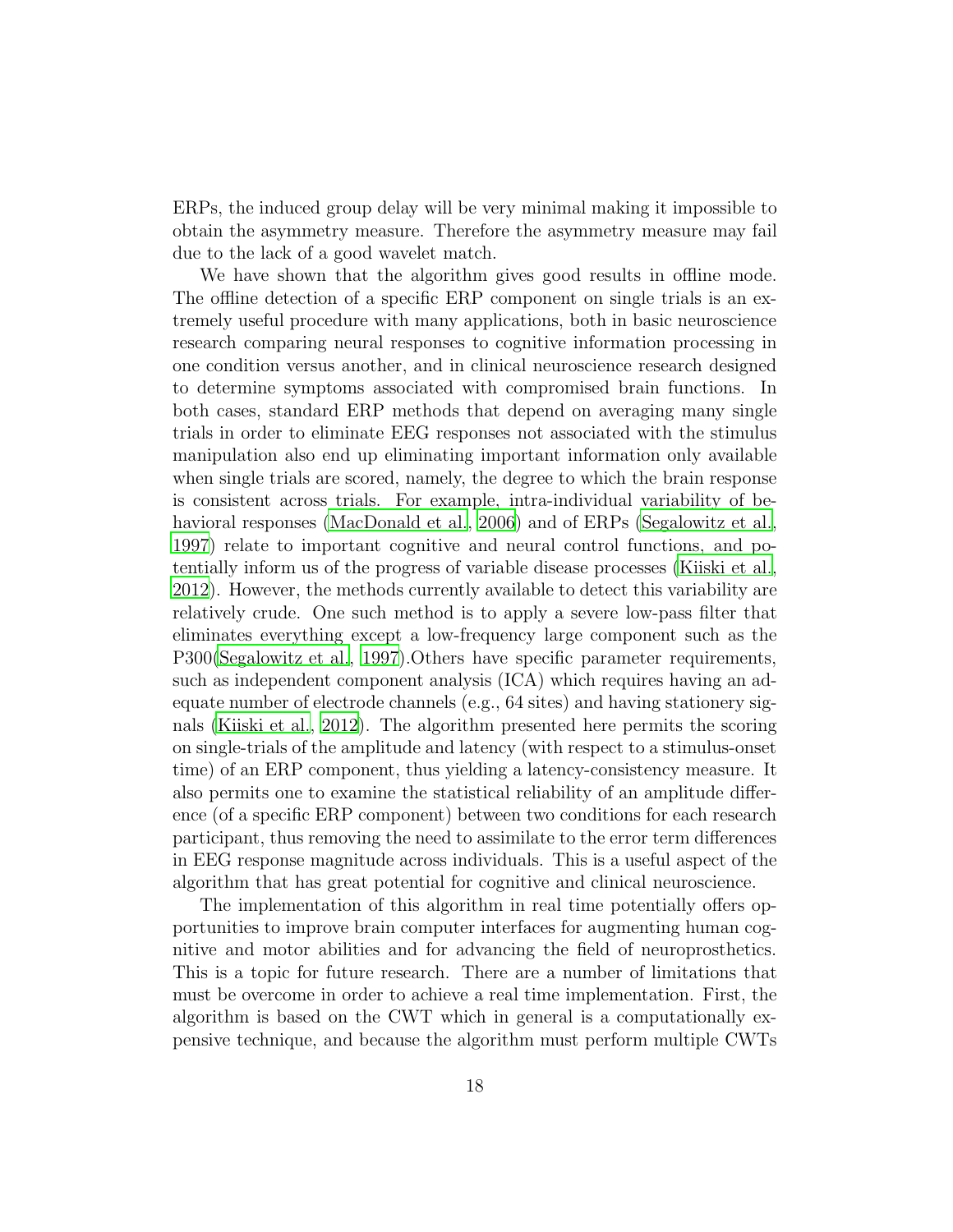during a single detection, processor speed may be a limiting factor to realtime implementation. Currently the algorithm execution takes nearly 80ms on a PC with 2.2GHz Intel i3 processor and 2GB RAM. Second, artifacts caused by eye movement and muscle movement were removed from the data used in this study by an independent components analysis (ICA), a computationally intensive off-line procedure. However real time EEG data are highly contaminated with such extracerebral artifacts and the detection performance of the algorithm under conditions of currently available real-time artifact rejection remains to be determined in future research.

#### 7. Conclusion

We have introduced a novel wavelet-based algorithm based on wavelet asymmetry for detecting single-trial oscilatory ERP components and have shown that it provides more accurate off-line detection than two common previous methods. The algorithm is accurate even when moderate noise is present in the data.

## Acknowledgments

The authors wish to thank Jill Munro for developing the ERP stimuli used in this paper and Mrs. Elizabeth John for proofreading the document. The authors wish to thank the anonymous reviewers for their valuable and detailed comments that greatly improved the quality of the manuscript.

## References

- <span id="page-18-1"></span>Abootalebi, V., Moradi, M.H., Khalilzadeh, M.A. A comparison ofmethods for ERP assessment in a P300-based GKT. International Journal of Psychophysiology 2006;62:309-320.
- <span id="page-18-0"></span>Barrett, G. Clinical application of event-related potentials in dementing illness: issues and problems. International Journal of psychophysiology 2000;37:49-53.
- <span id="page-18-2"></span>Bentin, S., Allison, T., Puce, A., Perez, E., McCarthy, G., Electrophysiological studies of face perception in humans. Journal of Cognitive Neuroscience 1996;8:551-565.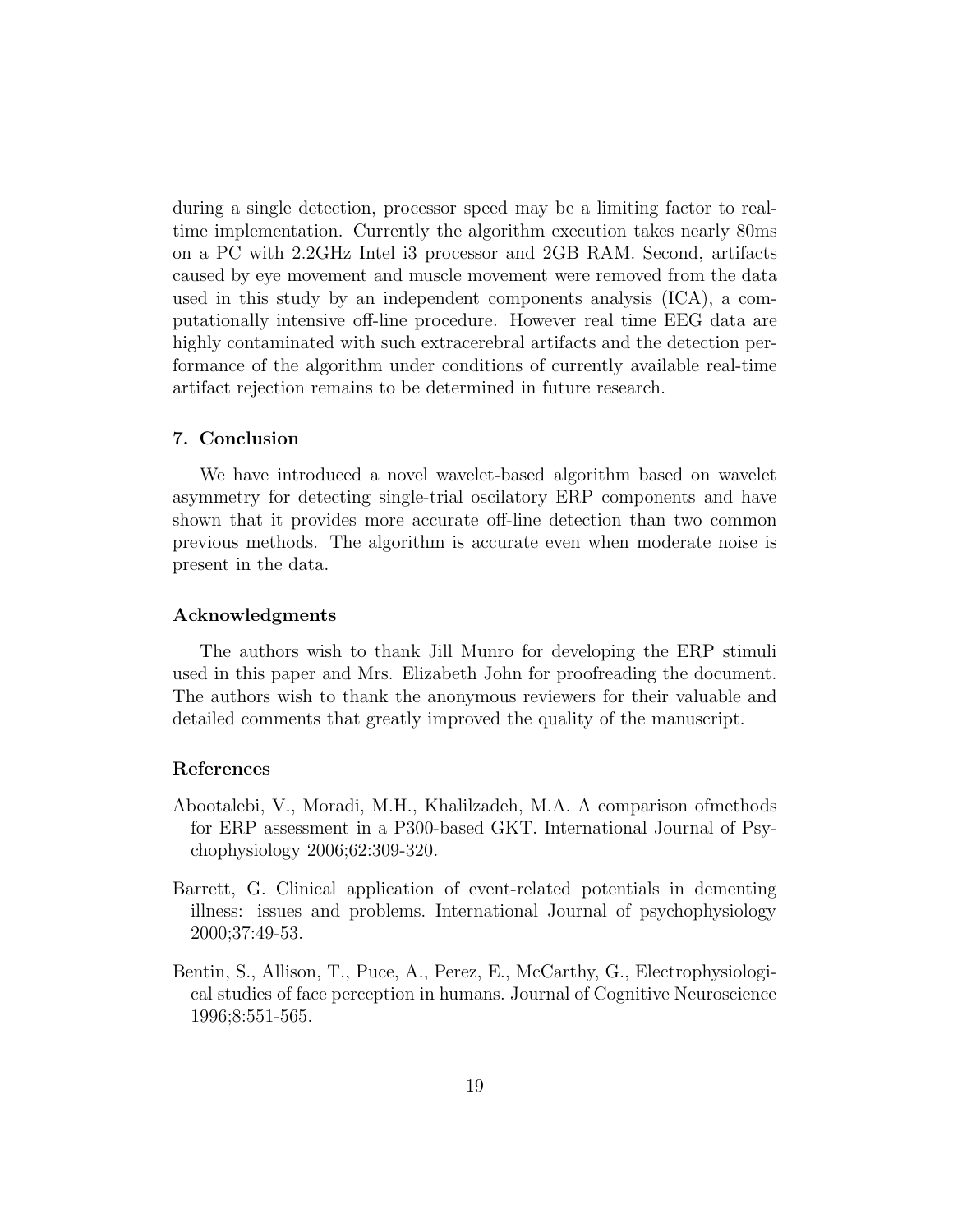- <span id="page-19-0"></span>Birbaumer, N., Murguialday, A.R., Cohen, L. Brain-computer interface in paralysis. Current Opinion in Neurology 2008;21:634-638.
- <span id="page-19-3"></span>Blanco, S., Figliola, A., Quiroga, R.Q., Rosso, O.A., Serrano, E. Timefrequency analysis of electroencephalogram series. III. Wavelet packets and information cost function. Physical Review E 1998;57:932.
- <span id="page-19-10"></span>Bostanov, V. BCI competition 2003-data sets Ib and IIb: feature extraction from event-related brain potentials with the continuous wavelet transform and the t-value scalogram. IEEE Transactions Biomedical Engineering 2004;51:1057-1061.
- <span id="page-19-6"></span>Bostanov, V., Kotchoubey, B. Recognition of affective prosody: Continuous wavelet measures of event-related brain potentials to emotional exclamations. Psychophysiology 2004;41:259-268.
- <span id="page-19-9"></span>Brechet, L., Lucas, M.F., Doncarli, C., Farina, D. Compression of biomedical signals with mother wavelet optimization and best-basis wavelet packet selection. IEEE Transactions on Biomedical Engineering 2007;54:2186-2192.
- <span id="page-19-4"></span>Browne, M., Cutmore, T.R.H. Low-probability event-detection and separation via statistical wavelet thresholding: an application to psychophysiological denoising. Clinical Neurophysiology 2002;113:1403-1411.
- <span id="page-19-5"></span>Burger, M., Hoppe, U., Kummer, J.L., Eysholdt, U., Dollinger, M. Wavelet -based analysis of MMN responses in children. Biomed Tech. (Berl) 2007;52:111-116.
- <span id="page-19-7"></span>Chapa, J.O. Matched Wavelet Construction and Its Application to Target Detection. Ph.D. thesis. Center for Imaging, Rochester Institute of Technology, 1995.
- <span id="page-19-8"></span>Chapa, J.O., Rao, R.M. Algorithms for designing wavelets to match a specified signal. IEEE Transactions on Signal Processing 2000;48:3395-3406.
- <span id="page-19-2"></span>Ciniburk, J., Mautner, P. Suitability of Huang Hilbert Transformation for ERP detection, in: Proceedings of 9th International PhD Workshop on Systems and Control: Young Generation Viewpoint 2008.
- <span id="page-19-1"></span>Cong, F., Leppanen, P. H., Astikainen, P., Hamalainen, J., Hietanen, J. K., Ristaniemi, T. Dimension reduction: additional benefit of an optimal filter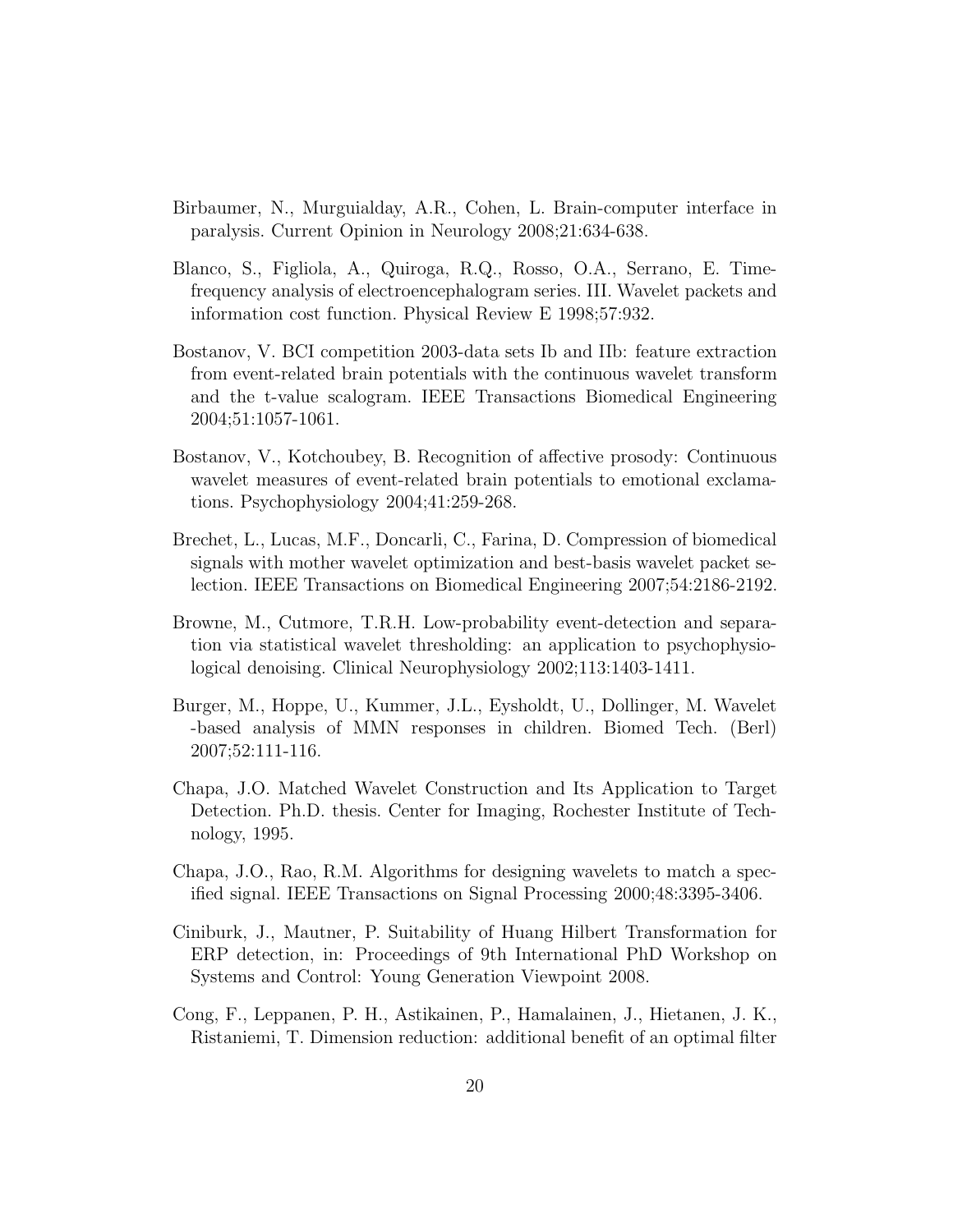for independent component analysis to extract event-related potentials. Journal of neuroscience methods 2011;201(1);269-280.

- <span id="page-20-5"></span>Daubechies, I. Ten lectures on wavelets. Society for industrial and applied mathematics;1992.
- <span id="page-20-1"></span>Demiralp, T., Ademoglu, A., Schurmann, M., Basar-Eroglu, C., Basar, E. Detection of P300 waves in single trials by the wavelet transform (WT). Brain and Language 1999;66:108-128.
- <span id="page-20-6"></span>Desjardins, J.A., Segalowitz, S.J., Deconstructing the early visual electrocortical responses to face and house stimuli. Journal of Vision 2013;13.
- <span id="page-20-3"></span>Fatourechi, M., Mason, S.G., Birch, G.E., Ward, R.K. A wavelet-based approach for the extraction of event related potentials from EEG, in:Proceeding of IEEE International Conference on Acoustic Speech Signal Processing (ICASSP04), IEEE 2004; pp.ii-737.
- <span id="page-20-7"></span>Flanders, M. Choosing a wavelet for single-trial EMG. Journal of Neuroscience Methods 2002;116:165-177.
- <span id="page-20-0"></span>Ford, J.M., White, P., Lim, K.O., Pfefferbaum, A. Schizophrenics have fewer and smaller P300s: a single-trial analysis. Biological Psychiatry 1994;35:96- 103.
- <span id="page-20-4"></span>Graimann, B., Huggins, J.E., Levine, S.P., Pfurtscheller, G. Toward a direct brain interface based on human subdural recordings and wavelet-packet analysis. IEEE Transactions on Biomedical Engineering 2004;51:954-962.
- <span id="page-20-8"></span>Guido, R.C., Slaets, J.F.W., K berle, R., Almeida, L.O.B., Pereira, J.C. A new technique to construct a wavelet transform matching a specified signal with applications to digital, real time, spike, and overlap pattern recognition. Digital Signal Processing 2006;16:24-44.
- <span id="page-20-2"></span>Herrera, R.E., Sun, M., Charles, P.J., Dahl, R.E., Ryan, N.D., Sclabassi, R.J. Removal of non-white noise from single trial event-related EEG signals using soft-thresholding, in: Proceedings of the 22nd Annual International Conference of the IEEE, Engineering in Medicine and Biology Society, IEEE 2000;pp.793-795.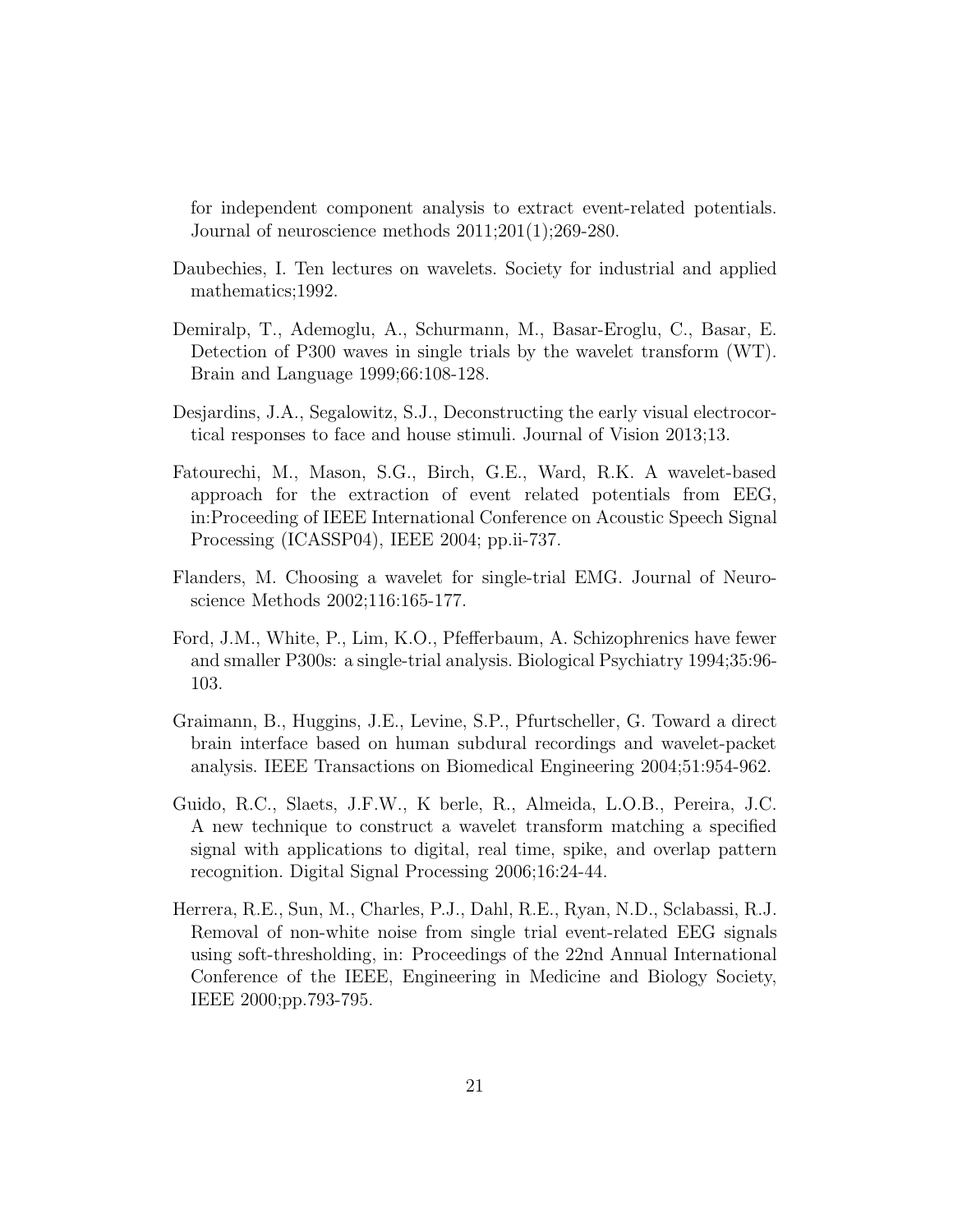- <span id="page-21-0"></span>Huang, N.E., Shen, S.S. Hilbert-Huang transform and its applications. World Scientific; 2005.
- <span id="page-21-1"></span>Jiang, J.A., Chao, C.F., Chiu, M.J., Lee, R.G., Tseng, C.L., Lin, R. An automatic analysis method for detecting and eliminating ecg artifacts in eeg. Computers in Biology and Medicine 2007;37:1660-1671.
- <span id="page-21-3"></span>Kalayci, T., Ozdamar, O., Erdol, N. The use of wavelet transform as a preprocessor for the neural network detection of EEG spikes, in: Proceedings of the 1994 IEEE conference Southeastcon94 Creative Technology Transfer - A Global Affair, IEEE 1994;pp.1-3.
- <span id="page-21-9"></span>Kiiski, H., Reilly, R.B., Lonergan, R., Kelly, S., OBrien, M.C., Kinsella, K., et al. Only Low Frequency Event-Related EEG Activity Is Compromised in Multiple Sclerosis: Insights from an Independent Component Clustering Analysis. PLoS One 7 2012;e45536.
- <span id="page-21-4"></span>Lim, L.M., Akay, M., Daubenspek, J.A. Identifying respiratory-related evoked potentials. Engineering in medicine and biology magazine 1995;14:174-178.
- <span id="page-21-8"></span>MacDonald, S.W., Nyberg, L., Backman, L. Intra-individual variabilaity in behavior: links to brain structure, neurotransmission and neuronal activity. Trends in Neuroscience 2006;29:474-480.
- <span id="page-21-2"></span>Merzagora, A.C., Bunce, S., Izzetoglu, M., Onaral, B. Wavelet analysis for EEG feature extraction in deception detection, in: Proceedings of Engineering in medicine and biology society EMBS06 28th Annual Conference of the IEEE, IEEE 2006; pp.2434-2437.
- <span id="page-21-6"></span>Navjas, J., Quiroga, Q., Uncovering the Mechanisms of Conscious Face Perception: A Single-Trial Study of the N170 Responses. Journal of Neuroscience 2013 ;33:1337-1343.
- <span id="page-21-7"></span>Nguyen, V.T., Cunnington, R., The superior temporal sulcus and the N170 during face processing: Single trial analysis of concurrent EEG-fMRI. Neuroimage 2014:86:492-502.
- <span id="page-21-5"></span>Nielsen, M., Kamavuako, E.N., Andersen, M.M., Lucas, M.F., Farina, D. Optimal wavelets for biomedical signal compression. Medical and Biological Engineering and Computing 2006;44:561-568.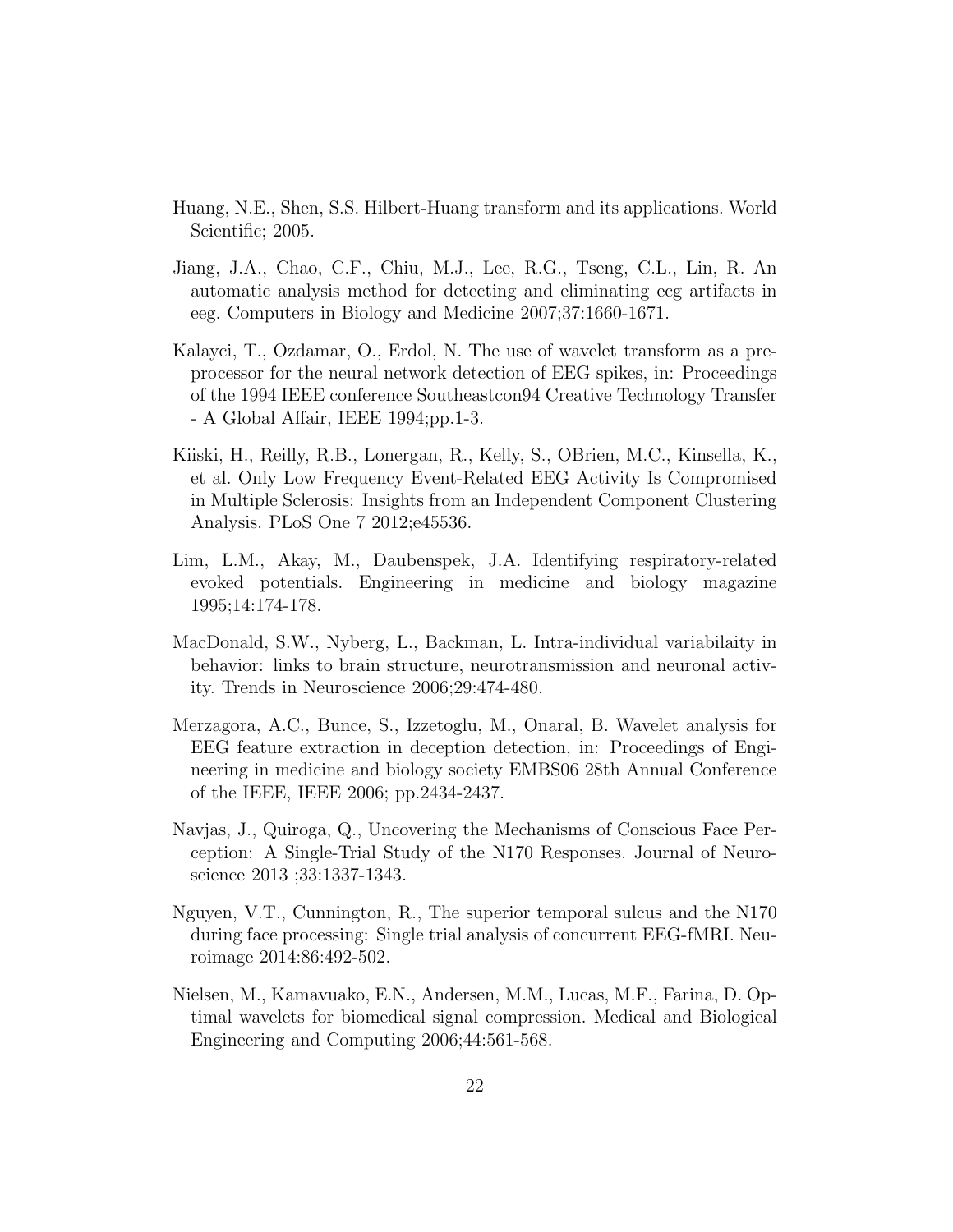- <span id="page-22-4"></span>Quian Quiroga, R., Sakowitz, O.W., Basar, E., Sch rmann, M. Wavelet transform in the analysis of the frequency composition of evoked potentials. Brain Research Protocols 2001;8:16-24.
- <span id="page-22-7"></span>Rafiee, J., Rafiee, M.A., Prause, N., Schoen, M.P. Wavelet basis functions in biomedical signal processing. Expert Systems with Applications 2011;38:6190-6201.
- <span id="page-22-0"></span>Rondik, T., Ciniburk, J. Detection of ERP components - comparison of basic methods and their modifications, in: Proceedings of 4th INCF Congress of Neuroinformatics 2011.
- <span id="page-22-8"></span>Rousselet, G.A., Pernet, C.R., Caldara, R., Schyns, P.G., Visual Object Categorization in the Brain: What Can We Really Learn from ERP Peaks?. Frontiers in Human Neuroscience 2011: 5:156.
- <span id="page-22-3"></span>Samar, V.J., Bopardikar, A., Rao, R., Swartz, K. Wavelet analysis of neuroelectric waveforms: a conceptual tutorial. Brain and Language 1999;66:7- 60.
- <span id="page-22-5"></span>Samar, V.J., Raghuveer, M.R., Swartz, K.P., Rosenberg, S., Chaiyaboonthanit, T. Wavelet decomposition of event related potentials: toward the definition of biologically natural components, in: Proceedings of IEEE Sixth SP Workshop on Statistical Signal and Array Processing, IEEE 1992:pp.38-41.
- <span id="page-22-6"></span>Samar, V.J., Swartz, K.P., Raghuveer, M.R. Multiresolution analysis of event-related potentials by wavelet decomposition. Brain and Cognition 1995;27:398-438.
- <span id="page-22-9"></span>Segalowitz, S., Dywan, J., Unsal, A. Attentional factors in response time variability after traumatic brain injury: an erp study. Journal of International Neuropsychological Society 1997;3:95-107.
- <span id="page-22-2"></span>Serby, H., Yom-Tov, E., Inbar, G.F. An improved P300-based brain-computer interface. IEEE Transactions on Neural Systems and Rehabilitation Engineering 2005;13;89-98.
- <span id="page-22-1"></span>Thesasiri, W., Charoensuk, W., Sittiprapaporn, W. Development of algorithm for erp signal detection, in: Proceedings of the 3rd International symposium on biomedical engineering (ISBME 2008) 2008:pp.175-179.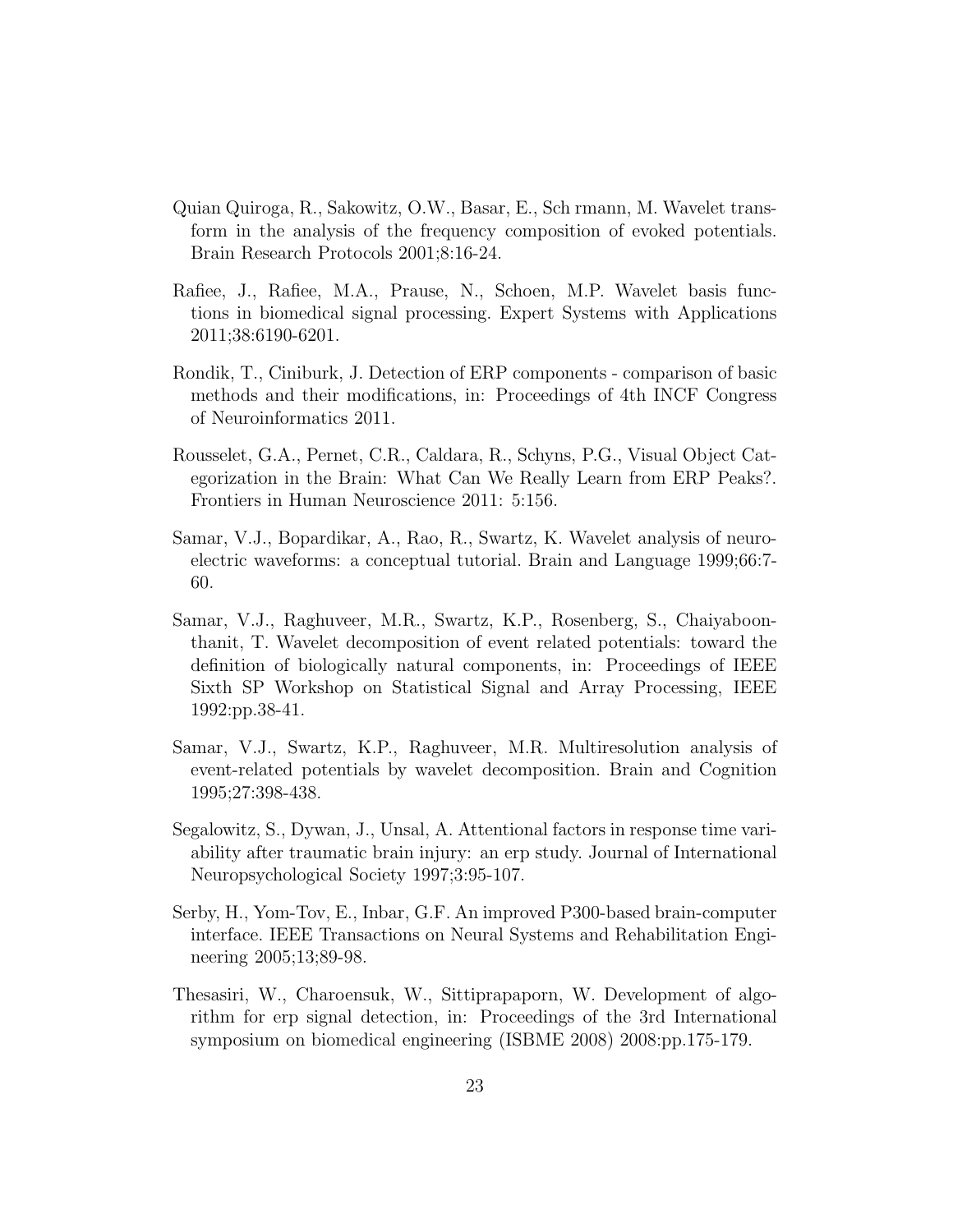- <span id="page-23-2"></span>Torrence, C., Compo, G.P. A practical guide to wavelet analysis.Bulletin of the American Meteorological society 1998 ;79:61-78.
- <span id="page-23-1"></span>Trejo, L.J., Shensa, M.J. Feature extraction of event-related potentials using wavelets: an application to human performance monitoring. Brain and Language 1999;66:89-107.
- <span id="page-23-0"></span>Wilkinson, R.T., Seales, D.M. EEG event-related potentials and signal detection. Biological Psychology 1978;7:13-28.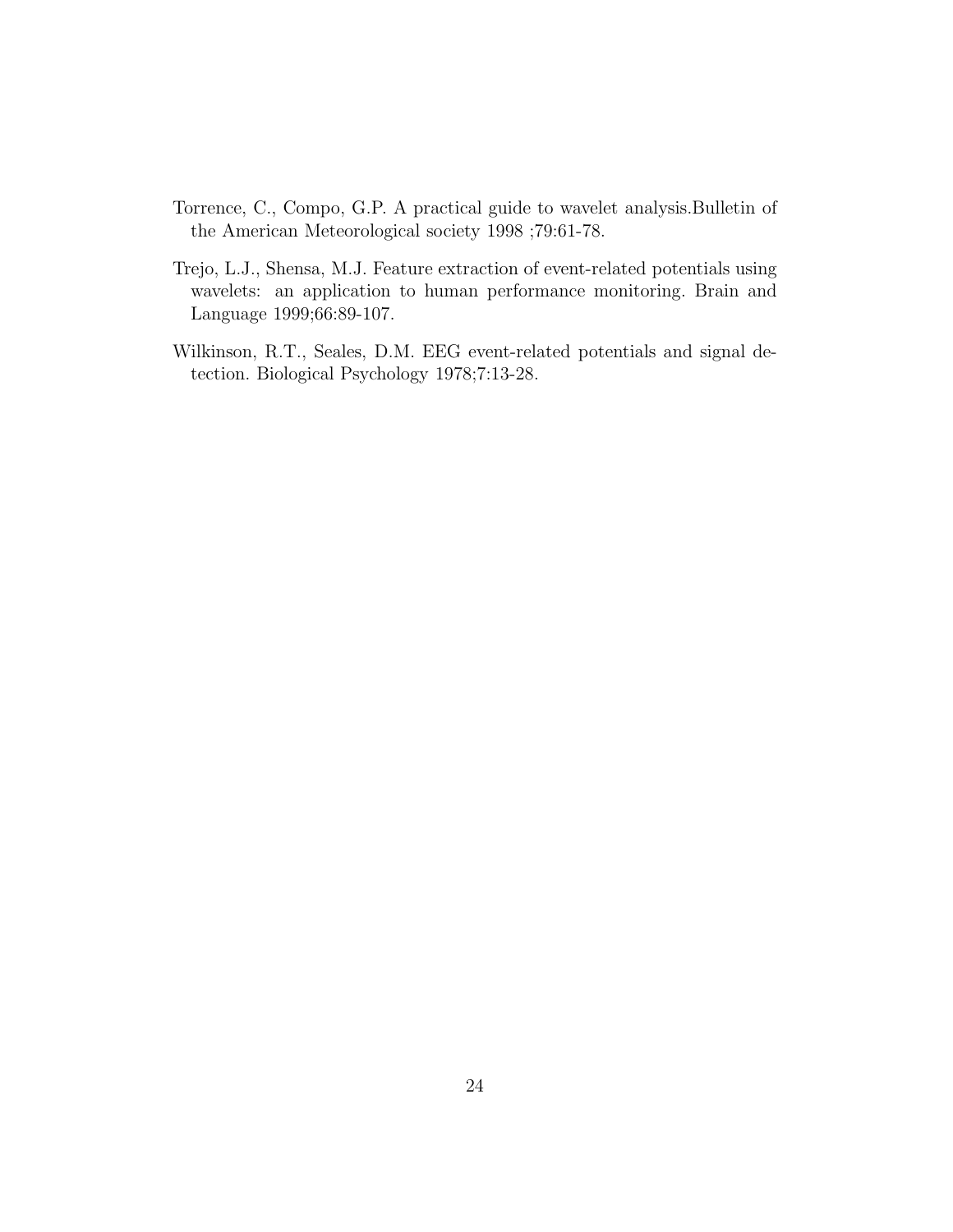

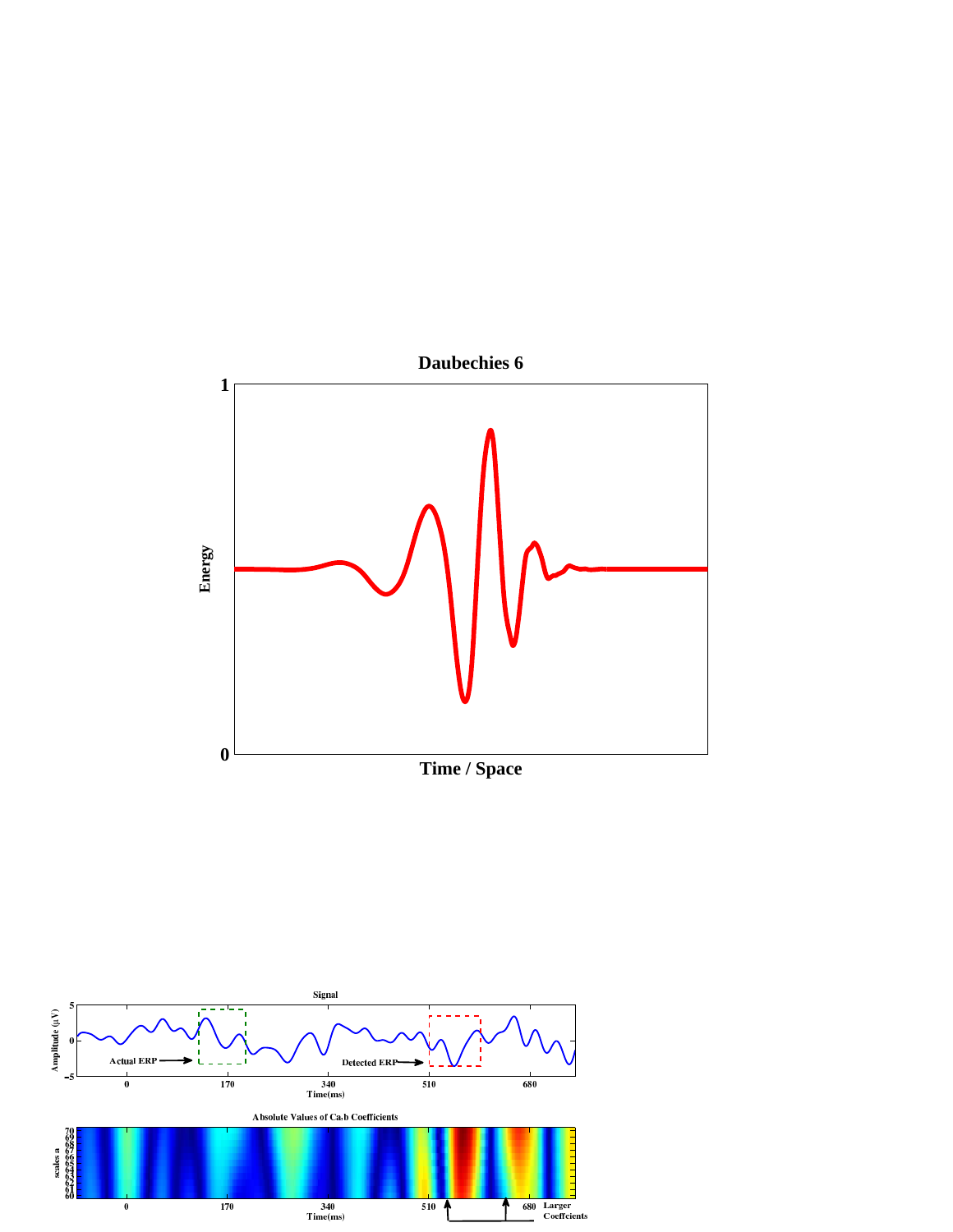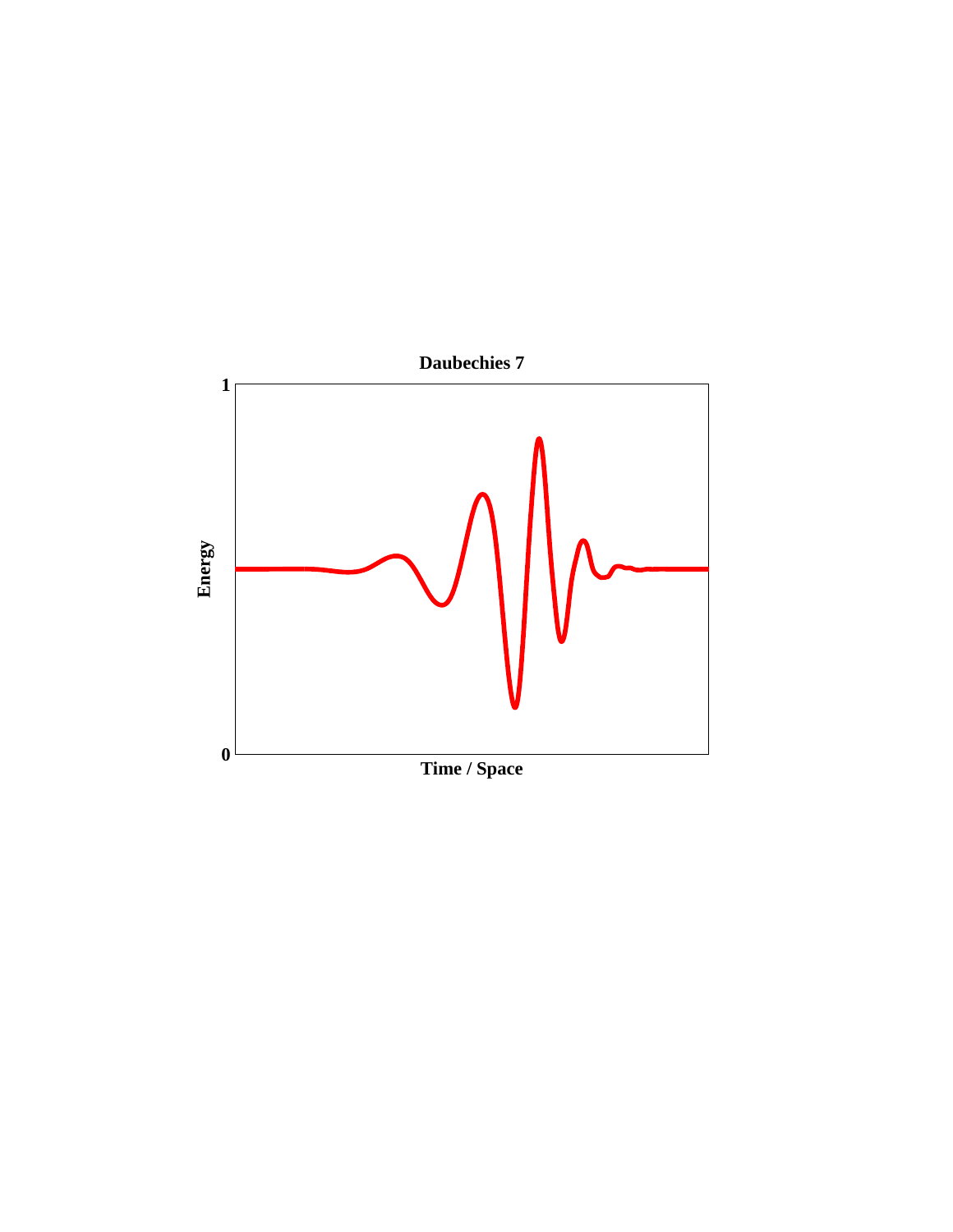